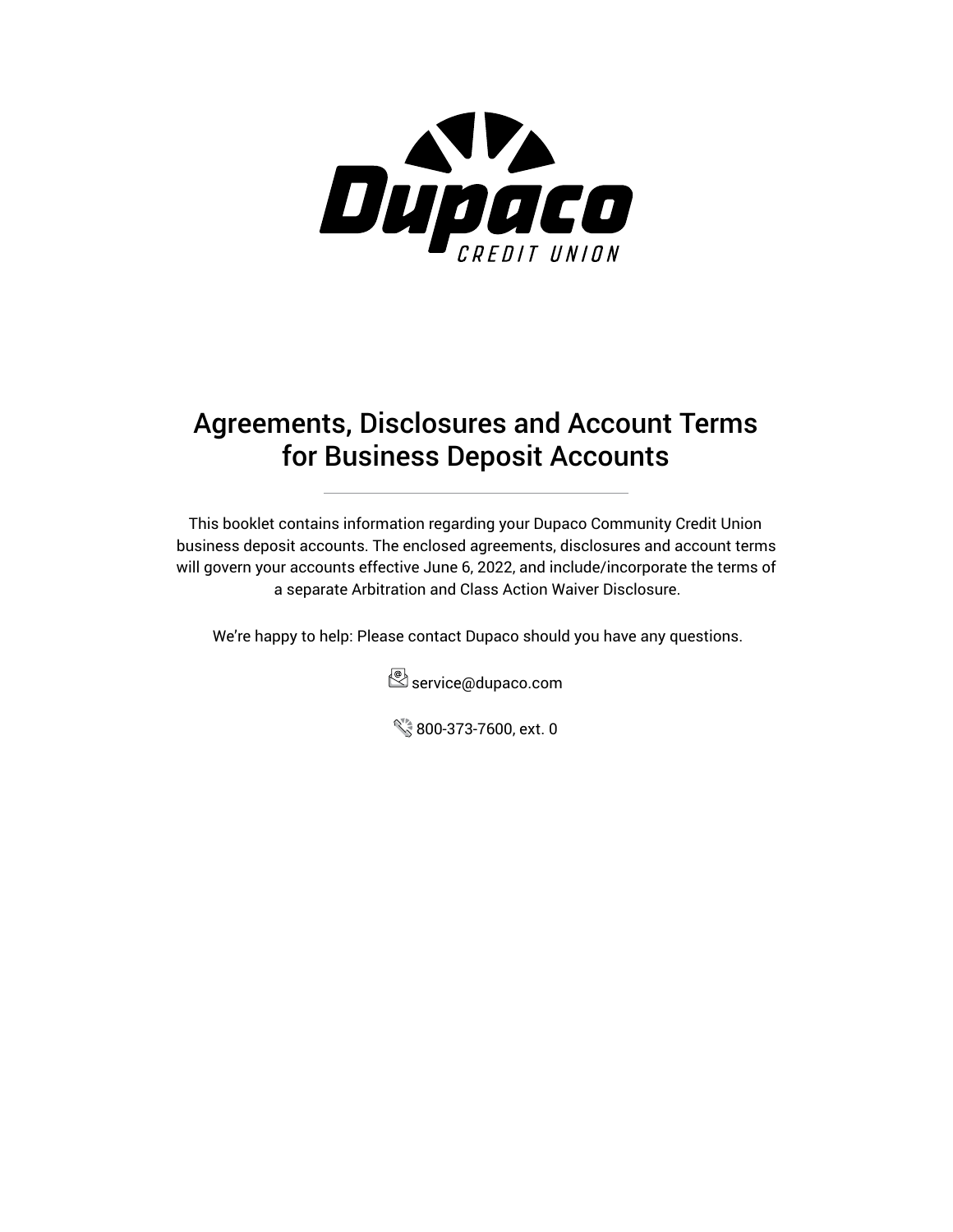

# **Agreements, Disclosures and Account Terms** for Business Deposit Accounts

# **Table of Contents**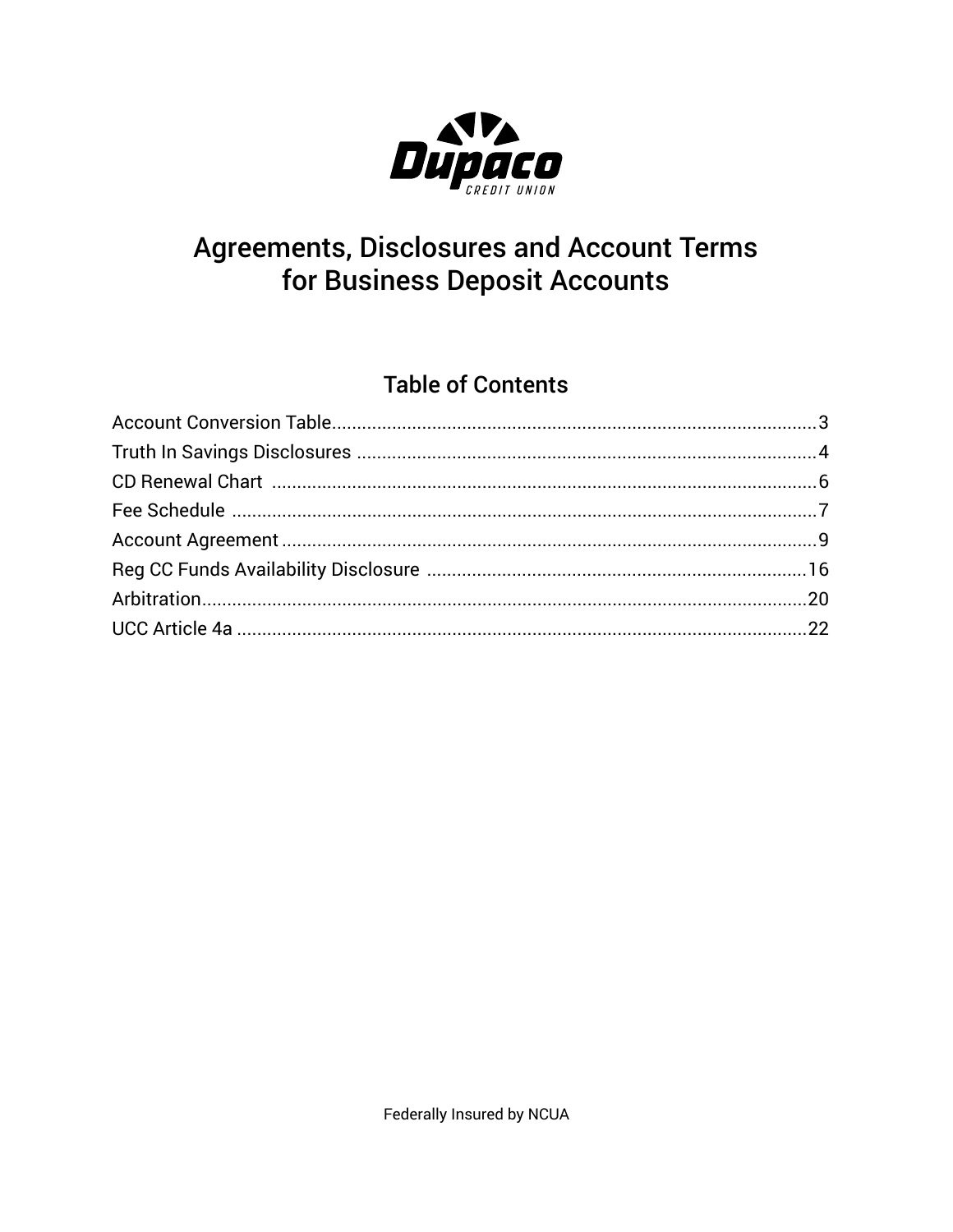| <b>Account Conversion Table</b> |
|---------------------------------|
|---------------------------------|

<span id="page-2-0"></span>

| <b>Home Savings Bank Product</b>                       | <b>Statement Name</b>        | <b>Dupaco Product</b>             |  |  |
|--------------------------------------------------------|------------------------------|-----------------------------------|--|--|
|                                                        | <b>Savings Accounts</b>      |                                   |  |  |
| <b>Regular Savings</b>                                 | Savings Account              | You-Name-It Savings               |  |  |
| <b>Executive Savings</b>                               | Savings Account              |                                   |  |  |
| <b>Statement Savings with ATM</b>                      | <b>Savings Account</b>       |                                   |  |  |
|                                                        | <b>Money Market Accounts</b> |                                   |  |  |
| <b>Money Market</b>                                    | Smart MM Gold                | <b>Investor's Choice</b>          |  |  |
| <b>MMDA Premium</b>                                    | <b>Market Premium</b>        |                                   |  |  |
| <b>OLD Basic MMDA</b>                                  | <b>Money MKT</b>             |                                   |  |  |
| <b>MMDA Plus</b>                                       | <b>Market Plus</b>           |                                   |  |  |
| <b>Best Rate MMDA</b>                                  | <b>Best Rate</b>             |                                   |  |  |
| <b>MMDA Special</b>                                    | <b>MMDA Sepcial 46</b>       |                                   |  |  |
| <b>House Account</b>                                   | The House Acct               | You-Name-it Savings               |  |  |
| Money Market                                           | Money Market                 | <b>High Yield Savings Account</b> |  |  |
| MMDA-High Yield                                        | High Yield MMDA              |                                   |  |  |
| <b>Bonus Rate MMDA</b>                                 | <b>Bonus Rate MMDA</b>       |                                   |  |  |
| <b>Brokered MMDA</b>                                   | <b>Brokered MMDA</b>         | <b>First Rate Checking</b>        |  |  |
| <b>Bonus MMDA - Negotiated Rate</b>                    | <b>Bonus MMDA</b>            | Free Checking                     |  |  |
|                                                        | <b>Checking Accounts</b>     |                                   |  |  |
| <b>Free Business Checking Account</b>                  | <b>Free Business</b>         |                                   |  |  |
| <b>Small Business Checking Account</b>                 | Checking Account #           | <b>Business Free Checking</b>     |  |  |
| Non-Profit Organization Checking Account               | Non-Profit                   |                                   |  |  |
| <b>Certificates and Individual Retirement Accounts</b> |                              |                                   |  |  |
|                                                        |                              |                                   |  |  |

Your account will transfer to Dupaco and will be administered in accordance with the most recent disclosures provided. For more information on certificates, please see CD Renewal Chart in this booklet.

## Loans and Lines of Credit

The terms of your loan or line of credit and charges assessed in accordance with your existing contract will not change, unless you receive a separate notification stating otherwise.

### Credit Cards

Home Savings Bank credit cards are not being purchased by Dupaco.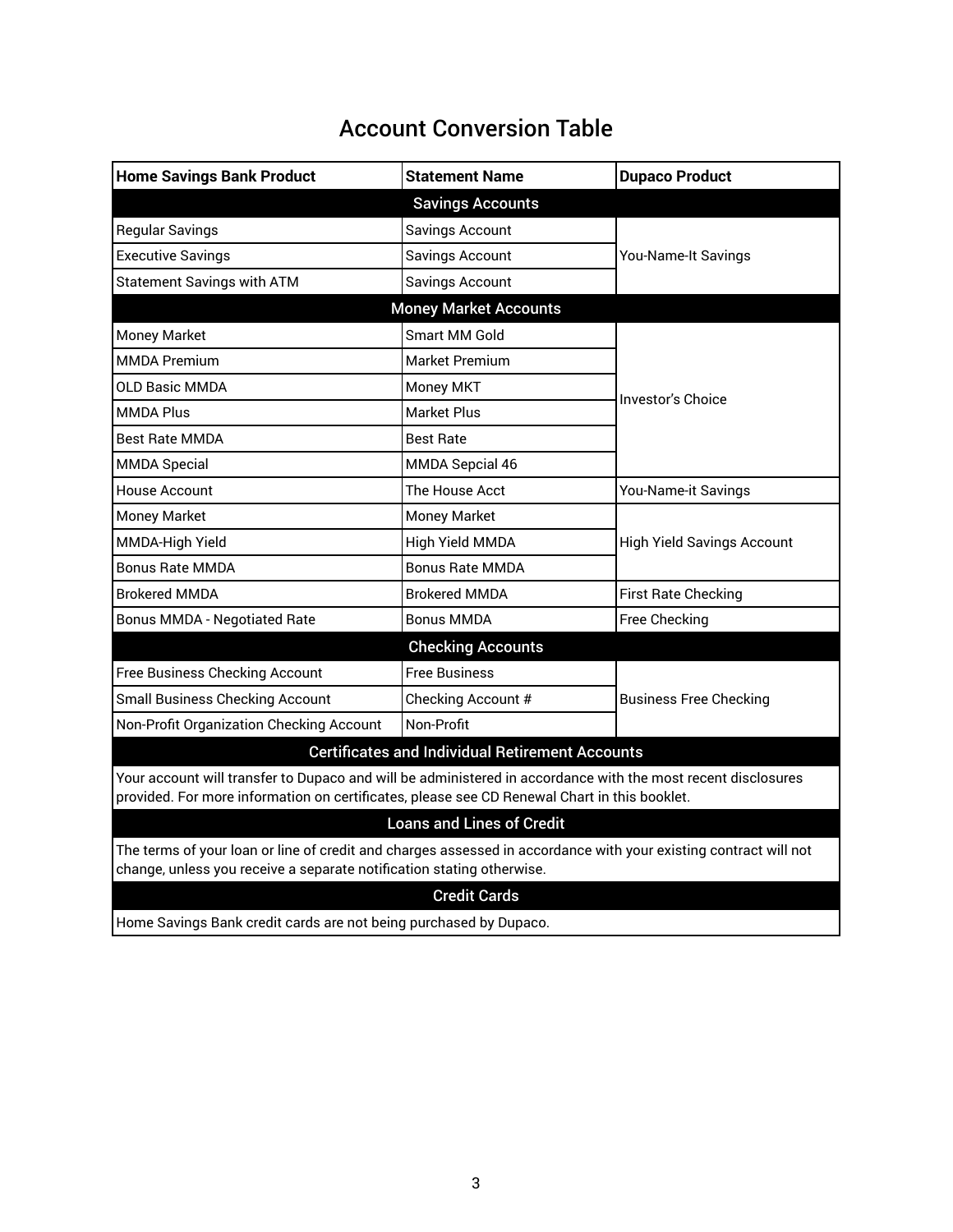## **Dubuque, IA 52001 TRUTH IN SAVINGS DISCLOSURES**

<span id="page-3-0"></span>This disclosure contains information about terms, fees, and dividend rates for some of the accounts we offer.

**Dividend Rates and Annual Percentage Yields are current as of April 14, 2022. April 13, 2022 For current rate information call (563) 557-1700.**

### **100 SAVINGS/ASSET BUILDER Dividend Rates and Annual Percentage Yields are current as of April 14, 2022.**

Rate Information: This Account is a dividend bearing account. As of the last dividend declaration date, 04-01-2022, if the daily balance was more than \$99.99, but less than \$2,500.00, the dividend rate paid on the entire balance in the account was 0.07% with an annual percentage yield of 0.07%. As of the last dividend declaration date, 04-01-2022, if the daily balance was more than \$2,499.99, but less than \$10,000.00, the dividend rate paid on the entire balance in the account was 0.10% with an annual percentage yield of 0.10%. As of the last dividend declaration date, 04-01-2022, if the daily balance was more than \$9,999.99, but less than \$25,000.00, the dividend rate paid on the entire balance in the account was 0.10% with an annual percentage yield of 0.10%. As of the last dividend declaration date, 04-01-2022, if the daily balance was more than \$24,999.99 the dividend rate paid on the entire balance in the account was 0.15% with an annual percentage yield of 0.15%. wield of 0.15%.<br>Vield of 0.15%.

ricid of 0.10%.<br>The dividend rate and annual percentage yield may change. At our discretion, we may change the dividend rate on the account quarterly, as determined by the credit union board of directors. Dividends begin to accrue on the business day you deposit noncash items (for example, checks). Dividends will be compounded quarterly and will be credited to the account quarterly. The dividend rate and annual percentage yield may change. At our discretion, we may change the dividend rate on the account quarterly, as

Dividend Period: For this account type, the dividend period is Quarterly, for example, the beginning date of the first dividend period of the calendar year is 01-01-2022 and the ending date of such dividend period is 03-31-2022. All other dividend periods follow this same pattern of dates. The dividend declaration date follows the ending date of a dividend period, and for the above example is 04-01-2022.

Balance Information: We use the daily balance method to calculate the dividends on the account. This method applies a daily periodic rate to the principal in the account each day. You must maintain a minimum balance of \$100.00 in the account each day to obtain the disclosed annual percentage yield.  $\overline{a}$  is 03-31-2022 and the ending date of such dividend periods for such dividend periods follow this same pattern of such dividend periods follow this same pattern of same pattern of same patt

Limitations: You must deposit \$25.00 to open this account. You may make six (6) transfers from your account each four (4) week or similar period, if by preauthorized or automatic transfer, or telephone (including data transmission) agreement, order or instruction or by check, draft, debit card or similar order (including POS transactions), if applicable, made by the account owner(s) and payable to third parties. Transfers and withdrawals made in person, by messenger, by mail or at an ATM are unlimited.

### **110 YOU NAME IT SAVINGS LIMITATIONS**

Rate Information: This Account is a dividend bearing account. As of the last dividend declaration date, 04-01-2022, if the daily balance was more than \$99.99, but less than \$2,500.00, the dividend rate paid on the entire balance in the account was 0.07% with an annual percentage with the contract where the last dividend declaration date, 04-01-2022, if the daily balance was more than \$2,499.99, but less than yellow the last dividend declaration date, 04-01-2022, if the daily balance was more than  $$10,000.00$ , the dividend rate paid on the entire balance in the account was 0.10% with an annual percentage yield of 0.10%. As of the last dividend declaration date, 04-01-2022, if the daily balance was more than \$9,999.99, but less than \$25,000.00, the dividend rate paid on the entire balance in the account was 0.10% with an annual percentage yield of 0.10%. As of the last dividend declaration date, 04-01-2022, if the daily balance was more than \$24,999.99 the dividend rate paid on the entire balance in the account was 0.15% with an annual percentage yield of 0.15%. wield of 0.15%.<br>Vield of 0.15%.

rece or oncome.<br>The dividend rate and annual percentage yield may change. At our discretion, we may change the dividend rate on the account quarterly, as determined by the credit union board of directors. Dividends begin to accrue on the business day you deposit noncash items (for example, checks). Dividends will be compounded quarterly and will be credited to the account quarterly. The dividend rate and annual percentage yield may change. At our discretion, we may change the dividend rate on the account quarterly, as

Dividend Period: For this account type, the dividend period is Quarterly, for example, the beginning date of the first dividend period of the calendar year is 01-01-2022 and the ending date of such dividend period is 03-31-2022. All other dividend periods follow this same pattern of dates. The dividend declaration date follows the ending date of a dividend period, and for the above example is 04-01-2022.

Balance Information: We use the daily balance method to calculate the dividends on the account. This method applies a daily periodic rate to the principal in the account each day. You must maintain a minimum balance of \$100.00 in the account each day to obtain the disclosed annual percentage yield.  $\overline{a}$  is 03-31-2022 and the ending date of such dividend periods for such dividend periods follow this same pattern of such dividend periods follow this same pattern of same pattern of same patt

Limitations: You must deposit \$25.00 to open this account. You may make six (6) transfers from your account each four (4) week or similar period, if by preauthorized or automatic transfer, or telephone (including data transmission) agreement, order or instruction or by check, draft, debit card or similar order (including POS transactions), if applicable, made by the account owner(s) and payable to third parties. Transfers and withdrawals made in person, by messenger, by mail or at an ATM are unlimited.

### **150 INVESTORS CHOICE Limitations:** You make six (6) this account each four account each four each four each four each four each four each four each four each four each four each four each four each four each four each f

Rate Information: This Account is a dividend bearing account. As of the last dividend declaration date, 04-01-2022, if the daily balance was less than \$2,500.00, the dividend rate paid on the entire balance in the account was 0.10% with an annual percentage yield of 0.10%. As of the last dividend declaration date, 04-01-2022, if the daily balance was more than \$2,499.99, but less than \$10,000.00, the dividend rate paid on the entire balance in the account was 0.12% with an annual percentage yield of 0.12%. As of the last dividend declaration date, 04-01-2022, if the daily balance was more than \$9,999.99, but less than \$25,000.00, the dividend rate paid on the entire balance in the account was 0.15% with an annual percentage yield of 0.15%. As of the last dividend declaration date, 04-01-2022, if the daily balance was more than \$24,999.99, but less than \$100,000.00, the dividend rate paid on the entire balance in the account was 0.25% with an annual percentage yield of 0.25%. As of the last dividend declaration date, 04-01-2022, if the daily balance was more than \$99,999.99 the dividend rate paid on the entire balance in the account was 0.35% with an annual percentage yield of 0.35%.

The dividend rate and annual percentage yield may change. At our discretion, we may change the dividend rate on the account Monthly, as determined by the credit union board of directors. Dividends begin to accrue on the business day you deposit noncash items (for example, checks). Dividends will be compounded monthly and will be credited to the account monthly. The dividend rate and annual percentage yield may change. At our discretion, we may change the dividend rate on the account Monthly, as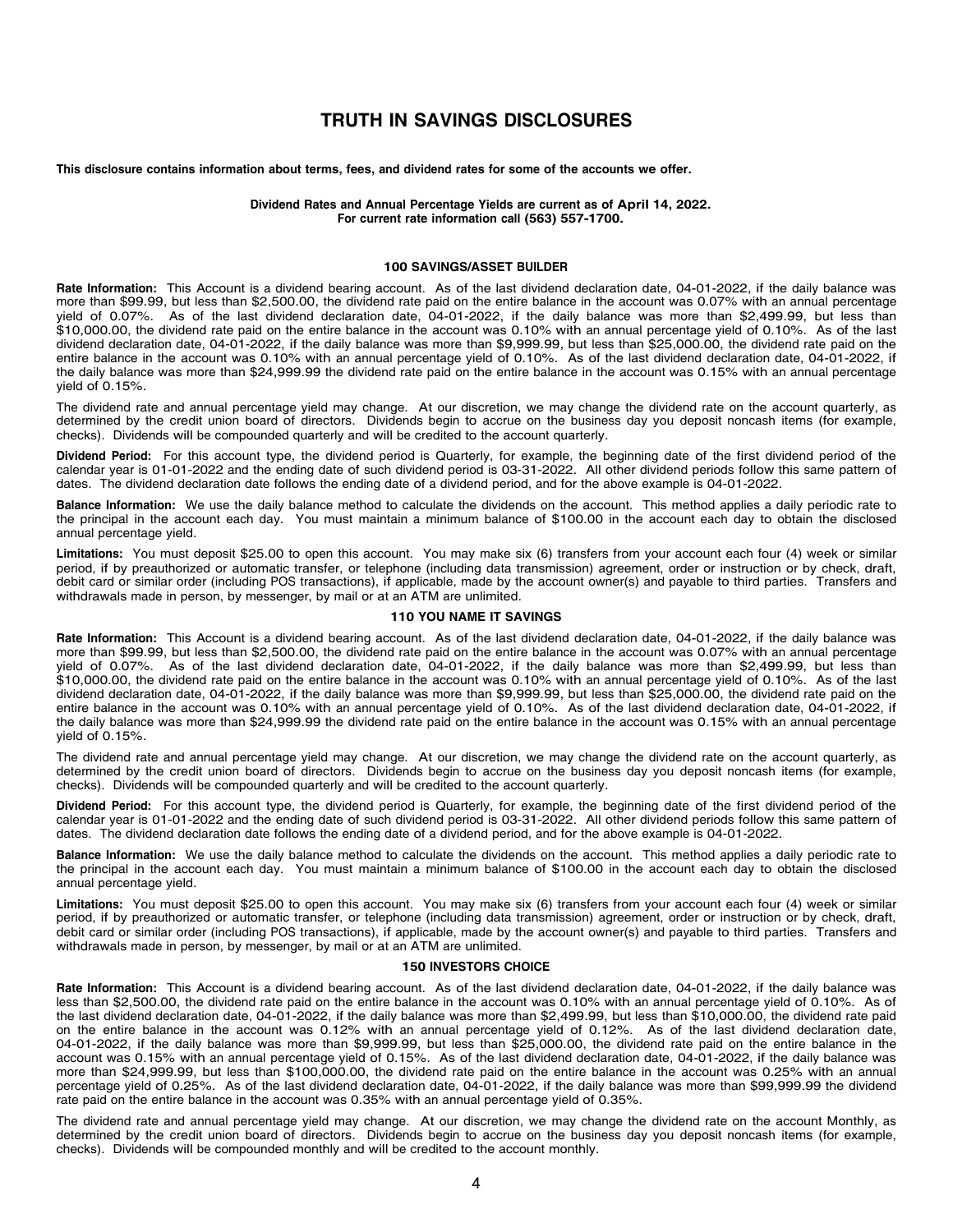**Dividend Period:** For this account type, the dividend period is Monthly, for example, the beginning date of the first dividend period of the calendar year is 03-01-2022 and the ending date of such dividend period is 03-31-2022. All other dividend periods follow this same pattern of dates. The dividend declaration date follows the ending date of a dividend period, and for the above example is 04-01-2022.

**Balance Information:** We use the daily balance method to calculate the dividends on the account. This method applies a daily periodic rate to the principal in the account each day. You must maintain a minimum balance of \$0.01 in the account each day to obtain the disclosed annual percentage yield.

**Limitations:** You must deposit \$2,500.00 to open this account. Available to individual and small business member accounts, only. Maximum deposits limits may apply. You may make six (6) transfers from your account each four (4) week or similar period, if by preauthorized or automatic transfer, or telephone (including data transmission) agreement, order or instruction. Three (3) of these transfers may be made by check, draft, debit card or similar order (including POS transactions), if applicable, made by the account owner(s) and payable to third parties. Transfers and withdrawals made in person, by messenger, by mail or at an ATM are unlimited. There is a required minimum withdrawal of either \$250 or the remaining account balance, whichever is less.

### **170 HIGH YIELD SAVINGS ACCOUNT**

**Rate Information:** This Account is a dividend bearing account. As of the last dividend declaration date, 04-01-2022, if the daily balance was less than \$50,000.00, the dividend rate paid on the entire balance in the account was 0.10% with an annual percentage yield of 0.10%. As of the last dividend declaration date, 04-01-2022, if the daily balance was more than \$49,999.99, but less than \$100,000.00, the dividend rate paid on the entire balance in the account was 0.50% with an annual percentage yield of 0.50%. As of the last dividend declaration date, 04-01-2022, if the daily balance was more than \$99,999.99, but less than \$150,000.00, the dividend rate paid on the entire balance in the account was 0.55% with an annual percentage yield of 0.55%. As of the last dividend declaration date, 04-01-2022, if the daily balance was more than \$149,999.99, but less than \$200,000.00, the dividend rate paid on the entire balance in the account was 0.60% with an annual percentage yield of 0.60%. As of the last dividend declaration date, 04-01-2022, if the daily balance was more than \$199,999.99 the dividend rate paid on the entire balance in the account was 0.75% with an annual percentage yield of 0.75%.

The dividend rate and annual percentage yield may change. At our discretion, we may change the dividend rate on the account Monthly, as determined by the credit union board of directors. Dividends begin to accrue on the business day you deposit noncash items (for example, checks). Dividends will be compounded monthly and will be credited to the account monthly.

**Dividend Period:** For this account type, the dividend period is Monthly, for example, the beginning date of the first dividend period of the calendar year is 03-01-2022 and the ending date of such dividend period is 03-31-2022. All other dividend periods follow this same pattern of dates. The dividend declaration date follows the ending date of a dividend period, and for the above example is 04-01-2022.

**Balance Information:** We use the daily balance method to calculate the dividends on the account. This method applies a daily periodic rate to the principal in the account each day. You must maintain a minimum balance of \$0.01 in the account each day to obtain the disclosed annual percentage yield.

**Limitations:** You must deposit \$50,000.00 to open this account. Current rates will apply. Available to individual member accounts only, commercial deposits are not accepted in the High Yield Savings Account. Maximum deposits limits may apply. You may make six (6) transfers from your account each four (4) week or similar period, if by preauthorized or automatic transfer, or telephone (including data transmission) agreement, order or instruction. Three (3) of these transfers may be made by check, draft, debit card or similar order (including POS transactions), if applicable, made by the account owner(s) and payable to third parties. Transfers and withdrawals made in person, by messenger, by mail or at an ATM are unlimited. There is a required minimum withdrawal of either \$250 or the remaining account balance, whichever is less.

### **240 BUSINESS FREE CHECKING ACCOUNT**

There is no minimum balance required to open this account.

### **OTHER ACCOUNT FEES**

**The following fee applies to 150 Investors Choice; and 170 High Yield Savings Account Accounts:**

\$250.00 minimum withdrawal

### **COMMON FEATURES**

**Bylaw Requirements.** You must complete payment of one share in a Savings (Share) account as a condition of admission to membership.

**Par Value of Shares.** The par value of a share in the credit union is \$25.00.

**Nature of Dividends.** Dividends are paid from current income and available earnings, after required transfers to reserves at the end of a dividend period. Not applicable to term share or share certificate accounts.

**National Credit Union Share Insurance Fund.** Member accounts in this credit union are federally insured by the National Credit Union Share Insurance Fund.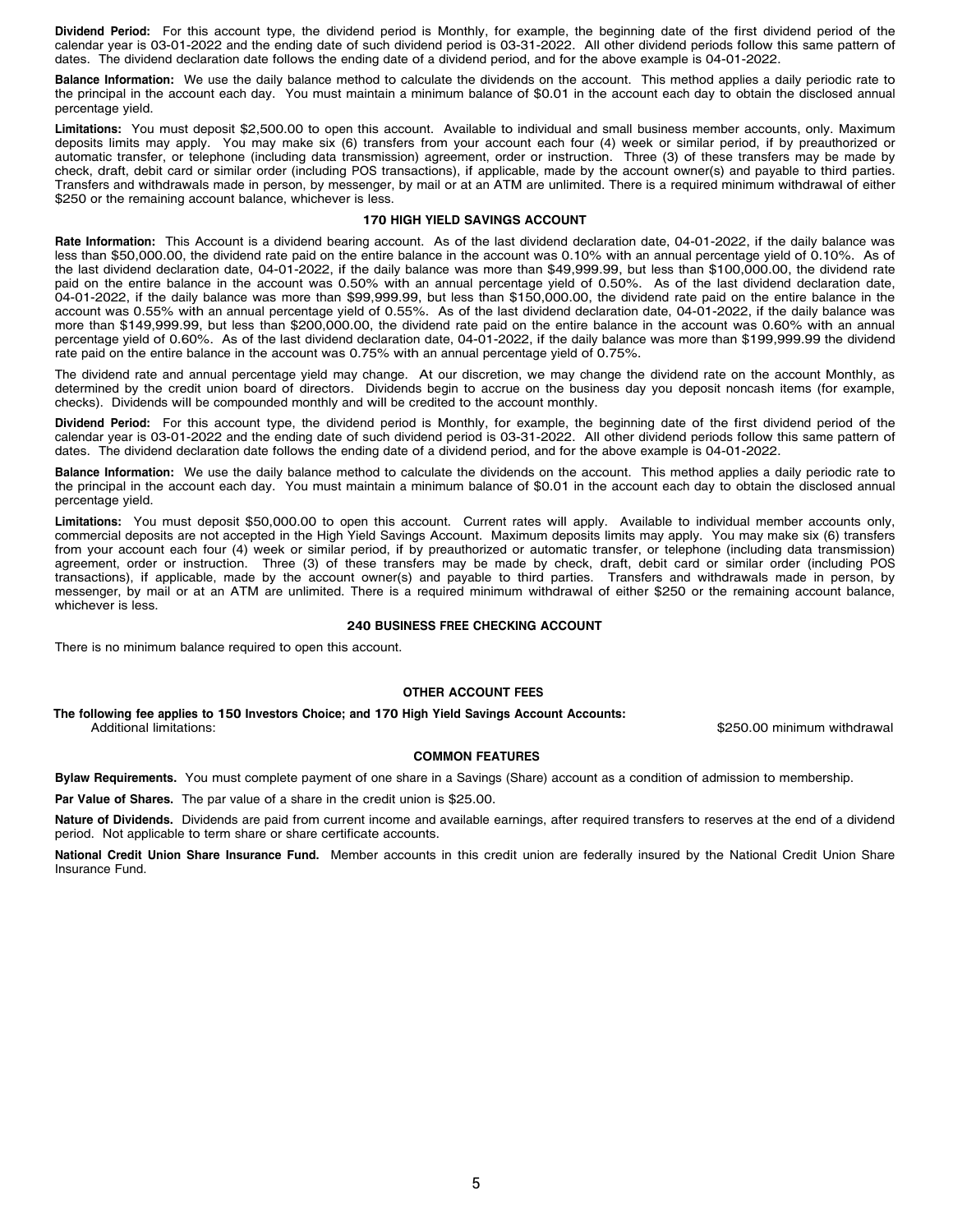# CD Renewal Chart

<span id="page-5-0"></span>

| If your HSB certificate is:  | At Dupaco, your certificate<br>will become: | Upon renewal, your certificate<br>will renew into: |
|------------------------------|---------------------------------------------|----------------------------------------------------|
| 6 month Certificate          | 6 month Certificate                         | 6 month Certificate                                |
| 31 month Certificate Special | 25 month Certificate Special                | 24 month Certificate                               |
| 91 Day Certificate           | 6 month Certificate                         | 6 month Certificate                                |
| 1 year Certificate           | 12 month Certificate                        | 12 month Certificate                               |
| 15 month Certificate Special | 15 month Certificate Special                | 12 month Certificate                               |
| 1 1/2 year Certificate       | 18 month Certificate                        | 18 month Certificate                               |
| 2 year Certificate           | 24 month Certificate                        | 24 month Certificate                               |
| 2 1/2 year Certificate       | 30 month Certificate                        | 30 month Certificate                               |
| 31 month Certificate Special | 25 month Certificate Special                | 24 month Certificate                               |
| 36 month Certificate         | 36 month Certificate                        | 36 month Certificate                               |
| 48 month Certificate         | <b>48 month Certificate</b>                 | 48 month Certificate                               |
| 60 month Certificate         | 60 month Certificate                        | 60 month Certificate                               |
| 72 month Certificate         | 60 month Certificate                        | 60 month Certificate                               |

| If your HSB IRA certificate is: | At Dupaco, your IRA certificate<br>will become: | Upon renewal, your IRA<br>certificate will become: |
|---------------------------------|-------------------------------------------------|----------------------------------------------------|
| 6 month Certificate IRA         | 18 month IRA Certificate                        | 18 month IRA Certificate                           |
| 1 year Certificate IRA          | 18 month IRA Certificate                        | 18 month IRA Certificate                           |
| 15 month Certificate IRA        | 15 month IRA Certificate Special                | 18 month IRA Certificate                           |
| 1 1/2 year contrib fixed IRA    | IRA Variable Share Savings                      | IRA Variable Share Savings                         |
| 1 1/2 year Certificate IRA      | 18 month IRA Certificate                        | 18 month IRA Certificate                           |
| 2 year Certificate IRA          | 18 month IRA Certificate                        | 18 month IRA Certificate                           |
| 2 1/2 year Certificate IRA      | 18 month IRA Certificate                        | 18 month IRA Certificate                           |
| 31 month Certificate IRA 43     | 25 month IRA Certificate Special                | 18 month IRA Certificate                           |
| 31 month Certificate IRA        | 25 month IRA Certificate Special                | 18 month IRA Certificate                           |
| 36 month Certificate IRA        | 36 month IRA Certificate                        | 36 month IRA Certificate                           |
| 48 month Certificate IRA        | 36 month IRA Certificate                        | 36 month IRA Certificate                           |
| 60 month Certificate IRA        | 60 month IRA Certificate                        | 60 month IRA Certificate                           |
| 72 month Certificate IRA        | 60 month IRA Certificate                        | 60 month IRA Certificate                           |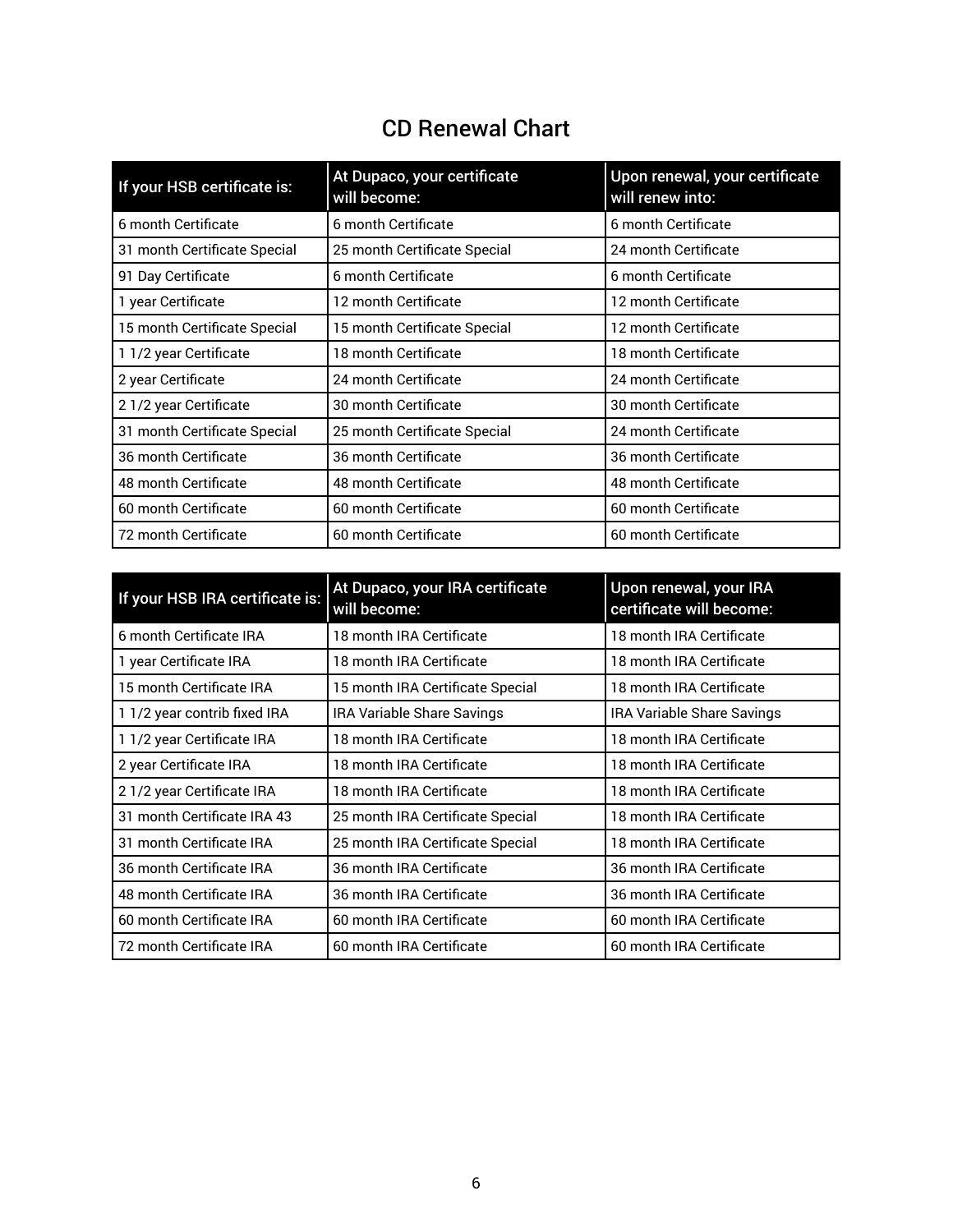## **MISCELLANEOUS FEES**

<span id="page-6-0"></span>The following fees are for Share Accounts, Share Draft Accounts, VISA® Check Cards, and miscellaneous services offered by Dupaco Community Credit Union. This fee schedule is non-inclusive and is subject to change by approval from the Board of Directors. Please check with a loan officer regarding fees for mortgage and consumer loans. Please let us know if you have any questions or concerns about our fees and **charges.**

#### **MISCELLANEOUS FEES AND CHARGES**

**Deposit Services Consumer** Membership - reopening within six months of closing: \$25.00 Inactive account (Dupaco closed, send check): \$25.00 Abandoned account fee - Unclaimed share fee before escheating to the state: \$50.00 New account closed prior to six months from open date: \$25.00 Stop Payment (check, ACH, & bill pay): \$28.00\* per item MICR unreadable drafts (not ordered through Dupaco): \$28.00 per item Overdrafts (Paid Items): : \$28.00 per item \*You will not be charged an overdraft fee if we pay an overdraft transaction that is less than \$5.00 Returned Item Non-Sufficient Funds or NSF: \$28.00 per presentment \*Note, we may charge <sup>a</sup> Returned Item (NSF) or Overdraft Fee each time a transaction is presented to us for payment, even if the same transaction was previously rejected and a Returned Item (NSF) fee was charged. Temporary drafts : \$3.00\* each Investor's Choice/High Yield Savings: Transfers/withdrawals exceeding over 6 withdrawals per month \$5.00 per withdrawal Savings Transfer withdrawals (Excessive Transfer Fee): Over 6 withdrawals per month \$3.00 per withdrawal Identity Theft Protection: \$1.95 per month **Deposit Services Business** Special statement handling: \$3.00\* each Dupaco deposit zipper bag: \$3.00 Locked Zipper Bag: \$35.00 Business stamp - self inking: \$16.00\* Business Stamp - rubber: \$9.00\* Rolled Coin : \$0.10 per roll Return deposit item: \$5.00\* for commercial accounts only Sweep Fee: \$5.00\* per month Analysis Checking Monthly Fee: \$8.00\* per month Analysis Checking Per Item Fee for checks paid and items deposited: \$0.15\* per item Analysis Checking Per Item Fee for ACH: \$0.10\* per item Merchant Visa Processing Fees: Price varies Remote Capture Fees: Price varies ACH Origination (Dupaco ACH): \$20.00 per month, \$0.25 per item **Teller and Cash Handling Service Charges** Self Service Coin Counting: Free for Members, 5%\* of total for non-members or not deposited Money Orders: \$3.00\* each Certified draft: \$3.00\* each Official Check: \$3.00\* each Incoming Wire Transfer: \$5.00 Domestic Wire: \$20.00 each International Wire Transfer: \$55.00 each Foreign currency exchange fee (includes Canadian checks): \$30.00 Telephone transfer handled by staff: \$2.00\* Staff Assisted Phone Balance Inquiry: 8 free per month - \$2.00\* per inquiry after 8 per month Check-cashing fee (non member): \$5.00 each **Visa and Money Card Service Charges** ATM/Money Card transactions at Dupaco ATMs: Free Non-Dupaco ATM's over eight transactions per month: \$0.50\* each Late-payment fee: \$15.00 Replacement fee for ATM/MoneyCard and Credit Cards: \$10.00\* Copy of receipt or Visa Statement: \$11.00 Cash advance fee from VISA - 1.5% of advance amount (Min. \$3 - Max. \$15): 1.5% of advance minimum \$100.00 increment to available limit Immediate Visa credit availablility: \$5.00 Rush fee for ATM/Visa: \$50.00\* Foreign Transaction Fee: 1% of Amount Stop Payment (Visa): \$30.00 Card Processing Fee (Phone): \$15.00 Card Processing Fee (Online): \$9.00

### **Online Service Charges**

Per bill paid or attempted to pay (Free if signed up for e-statements): \$0.50\*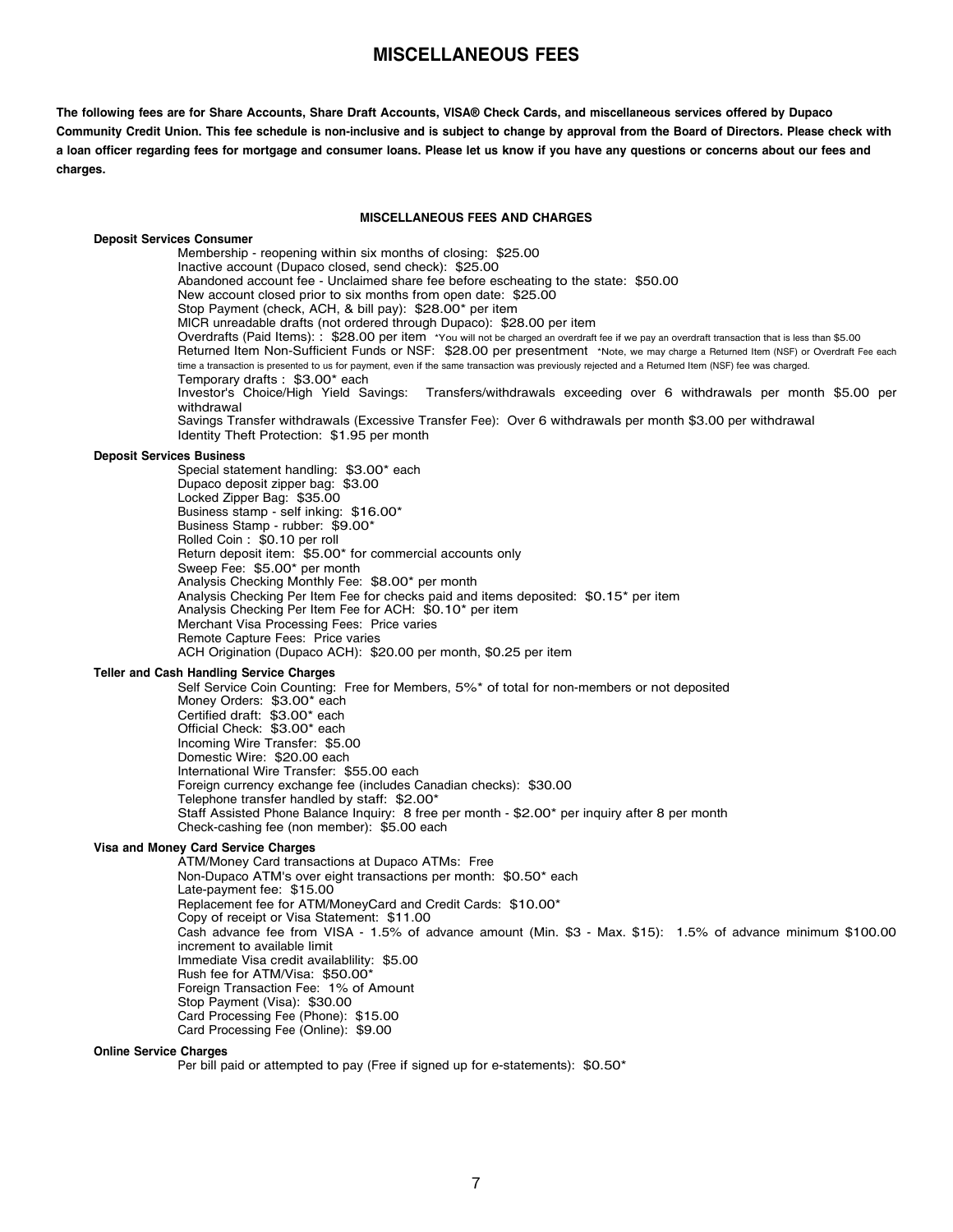### **Research Fees**

Account research or reconciliation fee : \$25.00\* per hour Undeliverable statement fee/address correction: \$5.00 Fax (inside continental U.S.): \$5.00\* Document Copy Fee: \$1.00\*

**Other Service Charges**

Signature Guarantee: Available at no charge for members only Notary Services: \$5.00 for Non-Members Garnishment: \$50.00 Levy Fee: \$25.00 Child Support Fee: \$10.00

**Safe-Deposit Box**

Safe Deposit Box Past Due Late Fee: \$10.00 Re-Key Box Due to Lost Key: \$100.00 Drill box open: \$175.00 Safe Deposit Box 3 X 5 X 21: \$22.00 Safe Deposit Box 5 X 5 X 21: \$30.00 Safe Deposit Box 3 X 10 X 21: \$35.00 Safe Deposit Box 5 X 10 X 21: \$55.00 Safe Deposit Box 10 X 10 X 21: \$100.00

**\* All fees marked with an asterisk (\*) are subject to Iowa state sales tax of 6.000%.**

**\*\* All fees marked with two asterisk (\*\*) are subject to Iowa local sales tax of 1.000%.**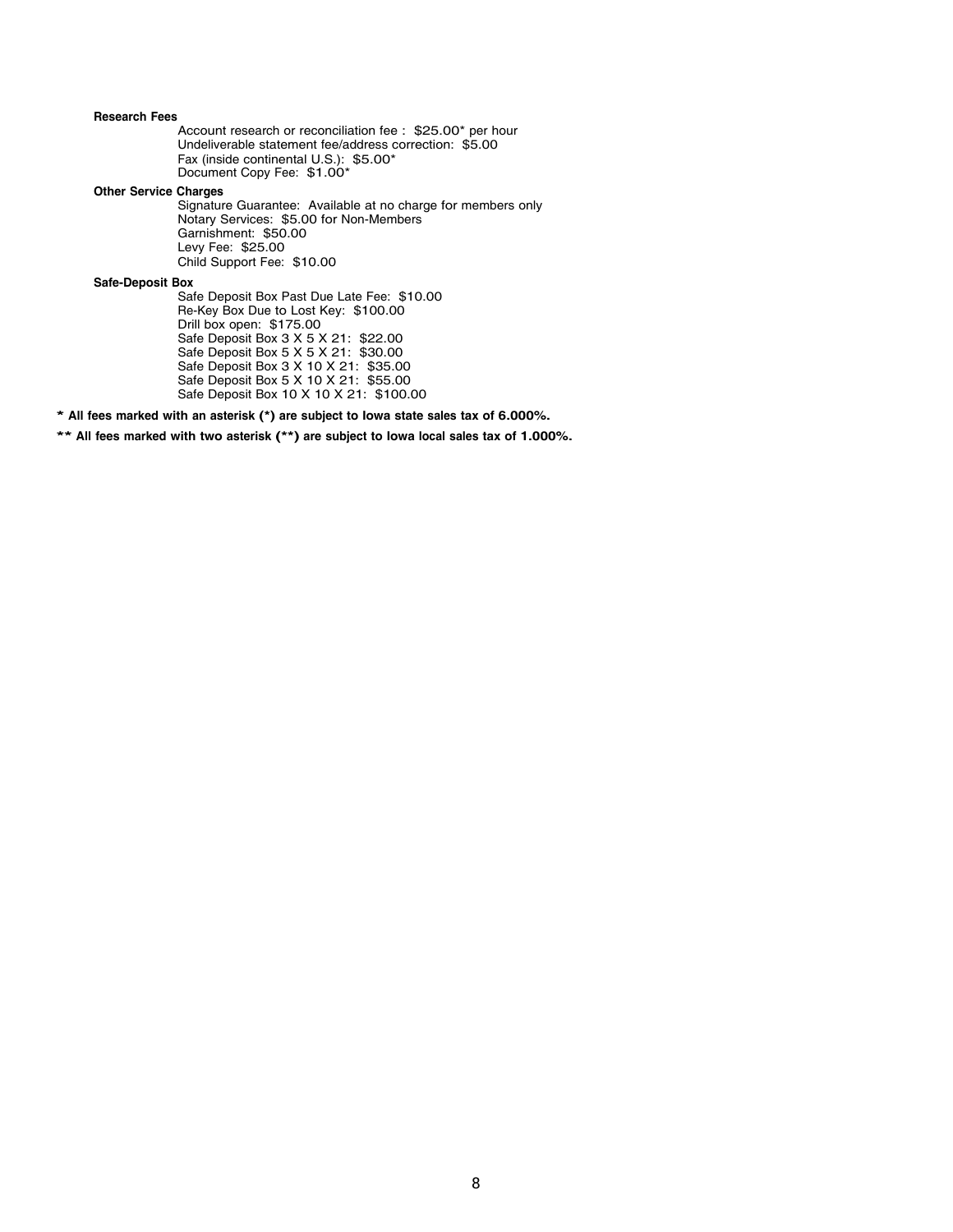## <span id="page-8-0"></span>**Balance Information:** We use the daily balance method to calculate the dividends on the account. This method applies a daily periodic rate to **ACCOUNT AGREEMENT AND DISCLOSURE**

This disclosure southing information shout towns. *foco and dividend when fou some of the secounts we offer* This disclosure contains information about terms, fees and dividend rates for some of the accounts we offer.

debit card or similar or separate providing our language line semines you may week out to the love Credit Union Division at (E1E) If you have any complaints or concerns regarding our language line services you may reach out to the Iowa Credit Union Division at (515) **725-0505.**

**INTRODUCTION.** In this Membership Account Agreement and Disclosure, each and all of the members are referred to as "you" and "your." The Credit Union is referred to as "we," "our," and "us." This Membership and Account Agreement contains the terms and conditions governing certain of your share, share draft, money market, term share, and share certificate accounts with us. As used in this document, the term "Agreement" means this document, the signature card, a rate and fee schedule (which may be in the form of a Rate and Fee Schedule, Share Certificate, or Confirmation of Term Share Account, hereinafter called the "Schedule"), Truth in Savings disclosures, a Funds Availability Policy Disclosure, and an Electronic Funds Transfer Agreement and Disclosure, if applicable. Each of you signing the signature card for an account acknowledges receipt of this Agreement, and agrees to the terms set forth in the Agreement, as amended from time to time. You agree that we may waive, in our sole discretion, any fee, charge, term, or condition set forth in this Agreement at the time the Account is opened or subsequent thereto, on a one-time basis or for any period or duration, without changing the terms of the Agreement or your obligation to be bound by the Agreement, and we are not obligated to provide similar waivers in the future or waive our rights to enforce the terms of this Agreement. dividend rate on the account the account of dividend to provide binning waivers in the rature on wave our rights to emblook including or this

Agreement.<br>**MEMBERSHIP ELIGIBILITY**. To be eligible for membership in the Credit Union you must be an individual or entity qualifying within the Credit Union's field of membership and must purchase and maintain at least one share (the "membership share") in the Credit Union, pay any applicable membership fee and meet any other conditions as required by the Credit Union Bylaws.

applicable incriberemptice and meet any other conditions as required by the erectional bytaws.<br>ACCOUNTS. From time to time, we may offer or you may open a variety of share accounts. Each such share account (the "Account") subject to the general terms and conditions and any specific terms and conditions relating to that type of account that may be set forth in this Agreement. If you open multiple Accounts, you may receive Schedule information for each Account, but this Agreement will cover all your Accounts with us. Each of you will be jointly and severally liable to us for debit balances in the Account, including without limitation overdrafts and Account charges, and jointly and severally promise to pay, upon demand, any and all debit balances, all fees and charges, and our reasonable attorneys' fees and costs and expenses of collection, including but not limited to those incurred at trial and on any appeal.

**DIVIDENDS.** If your Account earns dividends, the following information applies: **(A) Dividends.** DIVIDENDS ARE BASED ON THE CREDIT UNION'S EARNINGS AT THE END OF A DIVIDEND PERIOD AND CANNOT BE GUARANTEED. Dividends paid on a Credit Union account represent a distribution of Credit Union earnings to members. The Board of Directors authorize dividends based on available current and prior earnings, after provisions for required reserves. In no event may dividends be paid in excess of available earnings. The specified rate for each reflect rates the Credit Union anticipates will be available for dividend distribution. However, these are not guaranteed rates. (B) Payment of Dividends. We will pay dividends at the annual rate specified on the Schedule, which does not reflect compounding ("Interest Rate"). The Schedule also sets forth the frequency of dividend payments, the frequency of any compounding and crediting, the dividends accrual basis, the balance on which dividends will be paid, and any minimum balance requirements. (C) Minimum Balance Requirements. The Schedule may specify a minimum balance that you are required to maintain balance requirements. (b) minimum balance requirements. The schedule may period, we, at our option, may not pay dividends on your Account and/or may charge a fee for that period. You should review any minimum balance requirements on the Schedule. (D) Initial Dividend Rate. The initial dividend rate is the current annual rate of dividends that we will pay on the specified balance in your Account. We reserve the right to pay dividends at different rates, depending on the amount in the Account and/or the type of member. **(E) Dividend Compounding and Accrual.** The Schedule will indicate the dividend compounding and crediting frequency for your Account (if any). Compounding generally means that dividends are being accrued on earned dividends. Dividends may be compounded more frequently than dividends are credited to your Account. **(F) Dividend Accrual.** We may accrue dividends on your Account Agreement. more frequently than we pay or credit dividends. The dividends that have been calculated, but not paid to the Account, are called accrued unpaid dividends. Your disclosures will indicate compounding and accrual information. (G) Changes. Except for any share certificates or Account in which the rate is expressly fixed until maturity, we do not guarantee any particular rate or method for more than one (1) month. We reserve the right to change any rate, term or condition upon reasonable notice to you. DIVIDENDS If your Account earns dividends, the following information applies: (A) Dividends. DIVIDENDS ARE BASED ON THE CREDIT BIMBENDS: in your Account came annual messenger increming incompanent appli- $\mu$ opened or subsequent there is  $\mu$  or  $\mu$  or  $\mu$  or  $\mu$  or  $\mu$  and  $\mu$  or  $\mu$  and  $\mu$  and  $\mu$  and  $\mu$  and  $\mu$  and  $\mu$  and  $\mu$  and  $\mu$  and  $\mu$  and  $\mu$  and  $\mu$  and  $\mu$  and  $\mu$  and  $\mu$  and  $\mu$  and  $\mu$  $t_{\text{F6}}$  obligated to be bound by the  $\epsilon$  and  $\epsilon$  and  $\epsilon$  are not obtained to provide the similar measurement of the future of the future of the terms of the terms of the terms of the terms of the terms of this terms

or any part of the amounts so paid in by them. Shares paid in under an accumulated payroll deduction plan may not be withdrawn until credited BYLAW REQUIREMENTS. If you fail to complete payment of one share within at least six (6) months of your admission to membership, or within at least six (6) months from the increase in the par value in shares, or you reduce your share balance below the par value of one share and do not increase the balance to at least the par value of one share within at least six (6) months of the reduction, you may be terminated from membership at the end of a dividend period. Termination of membership shall not relieve you from liability to the Credit Union. Shares may be transferred only from one member to another, by written instrument in such form as the Credit Union may prescribe. The Credit Union to the member's account. No member may withdraw shareholdings that are pledged as required security on loans without the written approval of the credit committee or a loan officer, except to the extent that such shares exceed the member's total primary and contingent liability to the Credit Union. You may not withdraw any shareholdings below the amount of your primary or contingent liability to the Credit Union if you are delinquent as a borrower, or if borrowers for who you are comaker, endorser, or guarantor are delinquent, without the written approval of the **Dividends at Schedule, on the annual rate of the annual rate secondary, englished at the annual rate interest approval or the credit committee or loan officer.** Schedule also sets forth the frequency of dividend payments, the frequency of any compounding and crediting, the dividends accrual basis, the reserves the right, at any time, to require members to give, in writing, not more than sixty (60) days notice of intention to withdraw the whole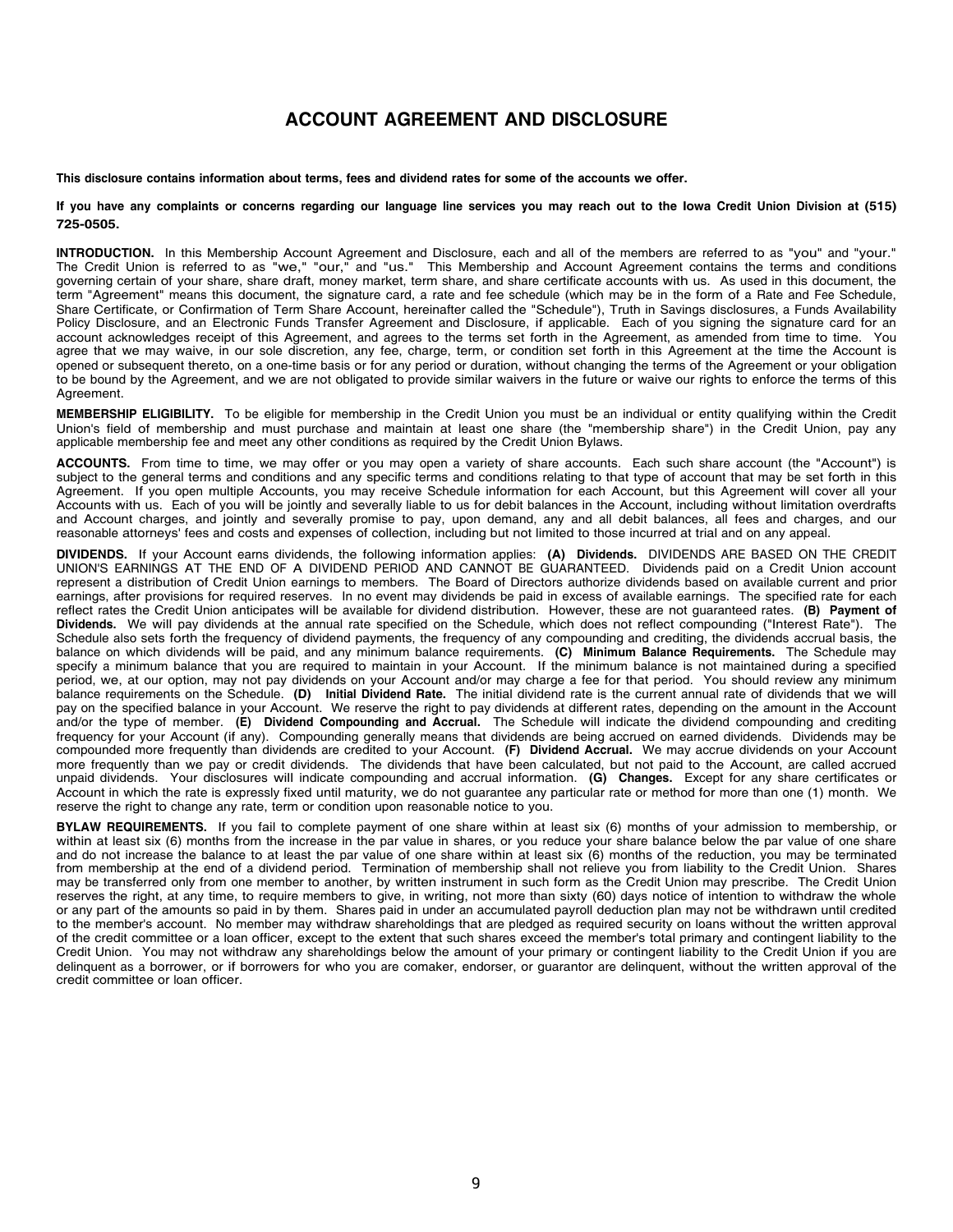**FEES AND CHARGES.** Subject to applicable law, you agree to pay us, or have deducted from your Account, the fees and charges shown in the Schedules as are applicable to your Account or for other services performed by us. You agree the fees and charges may be changed by us from time to time and authorize us to charge your account for their payment whether or not each charge results in an overdraft of your account. Existing and future charges may be based upon the overall costs of providing account services and may or may not be based upon the direct cost or expense associated with providing the particular service involved. The charges may be based on consideration of profit, competitive position, deterrence of misuse of account privileges by members, and the safety and soundness of the Credit Union. We will notify you of the changes, to the extent required by law.

**BALANCE METHODS.** As used in this Agreement, the "average daily balance" method means "the application of a periodic rate to the average daily balance in the account for the period, determined by adding the full amount of principal in the account for each day of the period and dividing that figure by the number of days in the period." The "daily balance" method means "the application of a daily periodic rate to the full amount of principal in the account each day."

**DEPOSIT RULES.** The following terms apply to deposits made to your Account: **(A) Endorsements.** You authorize us, in our discretion, to accept transfers, drafts, checks, and other items for deposit into any of your Accounts if they are made payable to, or to the order of, any one or more of you, whether or not they are endorsed by you. You authorize us to supply missing endorsements, and you warrant that all endorsements are genuine. All drafts, checks and other items deposited to your Account should be endorsed payable to the order of us for deposit only, followed by your signature and Account number. We may permit you to deposit an electronic image or other electronic information related to a paper check through a service we provide that allows you to use a device, such as a mobile phone, to create and send to us such electronic image or information electronically. Before capturing an electronic image or electronic information of a paper check, you must endorse the check payable to the order of us "for mobile deposit only", followed by your signature and Account number, or any alternative restrictive endorsement we may allow and communicate to you. All endorsements must appear on the back of the drafts, check or other item within the first 1-1/2 inches from the left side of the item when looking at it from the front. Endorsements should be in black ink. While we may accept non-conforming endorsements, you will be responsible for any loss incurred by us due to the delay in processing or returning the item for payment. **(B) Final Payment.** All non-cash items (for example, drafts or checks) deposited to your Account are provisional and subject to our receipt of final payment by the payor bank. Upon receipt of final payment, the item becomes a collected item. If final payment is not received or if any item you have deposited or cashed is charged back to us for any reason, you authorize us to charge any of your Accounts, without prior notice and at any time, for the amount of the returned item, our returned item fee, any dividends paid on that item, and any other fee we pay or incur. If an item to be charged back is lost in the process of collection or unavailable for return, we may rely upon a photocopy of the item or upon any other generally accepted notification of return of the item, in charging you or any of your Accounts for the amount of the returned item. We reserve the right to refuse any item for deposit into your Account. **(C) Notice of Stop Payment, Legal Process, or Setoff.** A draft or check received by us before the close of the banking day may be subject to any stop payment order received, legal process served upon, or setoff exercised by us prior to 5:00 PM of the next banking day. Any knowledge, notice, stop payment order, legal process, or setoff comes too late to affect our right or duty to pay a draft or check if it is received after that time. Additional limitations regarding stop payment orders, the right of setoff, or other legal process may be found elsewhere in this Agreement. **(D) Direct Deposits.** If we offer direct deposit services for automatic preauthorized deposits to your Account of Social Security payments or automatic transfers from your other accounts with us, you must notify us at least 30 days prior to the next scheduled direct deposit or preauthorized transfer if you wish to cancel the direct deposit or transfer service. If any amount deposited must be returned to the government for any reason, you authorize us to deduct the amount from your Account as provided in the Final Payment paragraph above. **(E) Crediting of Deposits.** The Funds Availability Policy Disclosure provided to you reflects our policies relating to the availability of deposited funds. **(F) Substitute Checks and Electronic Files Pertaining to Original Checks.** If you deposit a "substitute check" (as defined in Regulation CC § Section 229.2(aaa)) or a purported substitute check into your Account, you agree to reimburse us for losses, costs and expenses we may pay or incur associated with the item not meeting applicable substitute check standards and/or from duplicate payments associated with the item. If you provide us with an electronic representation of a substitute check for deposit into your account instead of an original check, you agree to reimburse us for losses, costs and expenses we may pay or incur associated with the substitute check resulting from the electronic representation not meeting applicable substitute check standards and/or from duplicate payments associated with the item. If you provide us with an electronic image or electronic information related to a paper check for deposit into your Account, you agree to reimburse us for losses, costs, and expenses we may pay or incur associated with the electronic image or information not meeting applicable standards for such images and/or from duplicate payment associated with the check. **(G) Deposit Discrepancies.** When you make a deposit to your account, we will credit your account for the amount stated on your deposit slip and we may provide you with a deposit receipt. We reserve the right to review the deposit and confirm the amount of funds you deposited but are not required to do so. If after any review we determine that the amount credited to your account is incorrect, we may adjust your account for the amount of the discrepancy but reserve the right not to do so if the discrepancy would not be a disadvantage to you. This may be the case, for example, if the amount credited to your account was more than the amount actually deposited by you. Notwithstanding the foregoing, we are not required to adjust your account unless within 60 days of the date of your account statement that shows the deposit either you notify us of the discrepancy or we discover it on our own. If you do not notify us of the error or we do not discover it on our own during this notice period, the amount credited to the account will be considered final.

**WITHDRAWAL RULES.** The following terms apply to withdrawals from your Account: **(A) Manner of Withdrawal.** You may make withdrawals from your Account in any manner that is permitted by us for the type of Account that you have opened. Withdrawals by mail will be posted to your Account as of the day the transaction is processed by us. We may refuse to accept any draft or check other than standard drafts or checks provided by us, or approved by us in advance. Withdrawals and transfers from your Account may be restricted as provided in the Agreement, or in the Schedule, or by applicable law. **(B) Withdrawal Restrictions and Overdrafts.** We do not have to allow you to make a withdrawal from your Account if you don't have sufficient available funds in the Account to cover the full amount of the withdrawal. **If there** are available funds to cover some, but not all, of the withdrawals or other debits to your Account on a single business day, we will post the drafts for which there are sufficient available funds in the order in which the drafts are received by us. We may pay other withdrawals or debit items (such as charges) prior to paying any drafts, and we may post those other withdrawals or debit items in the order in which the items are received by us. If there are insufficient funds available in your Account to cover a withdrawal or debit presented against your Account, this is called an "overdraft". We will handle each overdraft in accordance with our Standard Overdraft Policy (described below) or in accordance with any other agreement you may have with us (such as an overdraft protection agreement). Even if we choose to pay one or more overdrafts, we are not obligated to cover any future overdrafts. When we determine whether payment of an item will create an overdraft, we may determine the balance of your account at any time between the time we receive the item and the deadline for us to take action on the item. We are not required to determine your account balance more than one (1) time during this period. **(C) Standard Overdraft Policy.** Unless we have agreed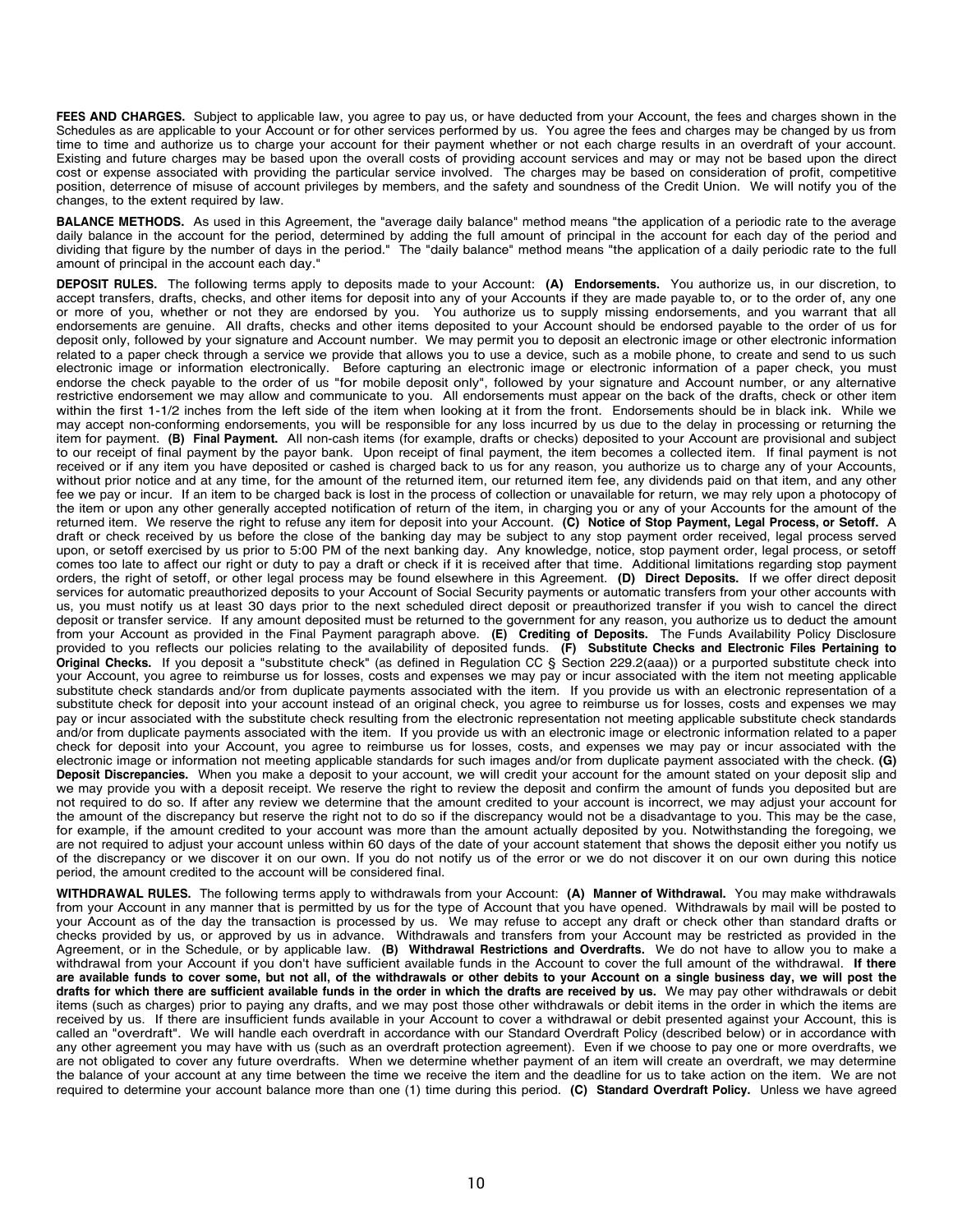to a separate overdraft protection agreement with you, the following rules apply. We are not obligated to pay any overdraft. Subject to the special rules discussed below for transactions at an ATM and one-time debit card transactions, we may assess a service charge on any withdrawal created by check, in-person withdrawal, ATM withdrawal, or other electronic means that results in an overdraft, whether we pay the overdraft or not. If we pay the overdraft, you agree, immediately upon notice from us, to deposit funds sufficient to cover the overdraft plus any service charge we impose. For consumer accounts, we may not impose a service charge in connection with an overdraft that results from a transaction at an ATM or a one-time debit card transaction unless you have given us your consent to pay service charges in connection with overdrafts that result from these transactions and we have sent written confirmation of that consent to you. You may revoke that consent at any time. **(D) Notice Requirements.** Federal regulations require us to reserve the right to require you to give at least seven (7) days notice in writing prior to any intended withdrawal from a share, negotiable order of withdrawal ("NOW"), or money market account. Although we usually pay withdrawals or drafts without notice on these accounts, doing so does not mean that we give up this right. **(E) Postdated Items.** You agree that when you write a draft, you will not date the draft in the future. If you do and the draft is presented for payment before the date of the draft, we may pay it or return it unpaid. You agree that if we pay the draft, the draft will be posted to your Account on the date we pay the draft, even though the posting date is prior to the date of the draft. You further agree that we are not responsible for any loss to you in doing so. We will not honor a postdated draft or check if we receive advance notice from you at such a time and in such a manner as to afford us reasonable opportunity to act. The notice must be in writing, and it must specify the date, amount, and number of the draft, along with the name of the payee. Notices are effective for the time periods stated under STOP PAYMENT ORDERS. You agree that we may return a postdated draft to the presenter. **(F) Power of Attorney.** The person executing a power of attorney will be referred to as the principal and the person acting for the principal as the agent. We may refuse to comply with a power of attorney for reasonable cause, or until we receive an affidavit from the agent stating that the Power of Attorney presented is a true copy and that, to the best of the agent's knowledge, the principal is alive and that the relevant powers of the agent have not been altered or terminated. **(G) Signatures.** You recognize that we have adopted automated collection and payment procedures so that we can process the greatest volume of items at the lowest possible cost to our members. In light of this, you agree that we do not fail to exercise ordinary care in paying an item solely because our procedures do not provide for the sight examination of items with a face amount below an amount specified by us from time to time. You authorize us to store and use Signature Card information in any reasonable form we deem necessary, including any digitized signature capture process. If you use a facsimile signature or other form of mechanically reproduced signature (such as, but not limited to, desktop publishing, digitized, or computer software generated signature), you agree you shall have the sole responsibility for maintaining security of the facsimile or mechanically reproduced signature and the device by which the facsimile or mechanically reproduced signature is affixed and you shall bear the entire risk for unauthorized use thereof whether or not you are negligent. You agree that no facsimile or mechanically reproduced signature we have been authorized to honor may be considered a forgery or an unauthorized signature, but that such facsimile or mechanically reproduced signature shall be effective as your signature or endorsement whether or not you have been negligent. You further agree to indemnify and hold us harmless from and against any and all loss, costs, damage, liability, or exposure (including reasonable attorney's fees) we or you may suffer or incur as a result of the unlawful use, unauthorized use, or misuse by any person of any such facsimile or mechanically reproduced signature or the device by which it is affixed. If you use any form of facsimile or mechanically reproduced signature device, you agree to deliver a sample to us if we request it. **(H) Preauthorized Drafts.** If we are unable to enforce presentment and transfer warranties on remotely created checks under Regulation CC, then if you voluntarily give information about your Account (such as our routing number and your account number) to a party who is seeking to sell you goods or services, and you do not physically deliver a draft to the party, any debit to your account initiated by the party to whom you gave the information is deemed authorized by you. **(I) Electronic Draft Conversion.** You may authorize a merchant or other payee to make a one-time electronic payment from your account using information from your draft to pay for purchases or pay bills. The merchant or other payee uses the draft information, along with the transaction amount, to initiate an ACH debit transaction. The transaction is electronically transferred through the ACH system and the funds will be debited directly from your account and deposited automatically into the merchant or payee's account. When information from your draft is used to make an electronic fund transfer, funds may be withdrawn from your account as soon as the same day you make your payment. A description of the transaction will appear on your statement from us. Drafts used in these types of transactions will not be returned with your statement. This type of electronic funds transfer from a consumer account is governed by the Electronic Funds Transfer Act and subject to the Electronic Funds Transfer Agreement and Disclosure(s). **(J) Re-presented Drafts.** If a merchant electronically re-presents a draft returned due to insufficient or uncollected funds, that transaction is not covered by the Electronic Funds Transfer Act. Drafts involved in this type of transaction will not be included with your statement. You may authorize a merchant to electronically collect a fee associated with the re-presentment of a draft. If a merchant electronically collects a fee associated with the re-presentment of a draft, the fee transaction is covered by the Electronic Funds Transfer Act and subject to the Electronic Funds Transfer Agreement and Disclosures if the fee is debited as an electronic funds transfer from a consumer account. A description of the transaction will appear on your statement. **(K) Legends.** We may disregard information on any check, draft or item other than the signature of the drawer, the identification of the drawee financial institution and payee, the amount, the endorsements, and any other information that appears on the MICR line. In addition, we are not responsible to take action on, or for failure to notify you of restrictive language placed on checks or other items, including but not limited to terms such as, "Void after 90 Days," "Paid in Full," "Two Signatures Required," "Void Over \$100" or similar statements. In accordance with reasonable banking standards, most checks and other items are processed through automated processing and, except in limited circumstances and in our discretion, most items are not individually examined. You agree that we act within reasonable banking standards by processing most checks and other items through automated processing systems. We may agree to adhere to extraneous legends if you notify us of such legends and we have agreed in writing to honor such legends.

**STALE DRAFTS.** We reserve the right to pay or dishonor a draft more than six (6) months old without prior notice to you.

**SHARE DRAFT ACCOUNTS.** If your account is a share draft account, the following terms may apply. If we offer NOW accounts, the account must consist solely of funds in which the entire beneficial interest is held by one or more individuals in an individual capacity, a sole proprietor, or a governmental unit, but not professional corporations or business partnerships. A NOW account may also be held by a for profit organization serving in a fiduciary or trustee capacity for an entity that is itself permitted to hold a NOW account. Otherwise, an organization may hold a NOW account only if it is operated primarily for religious, philanthropic, charitable, educational, or other similar purpose.

**Interest Checking (NOW) Sub-Accounts.** If you have an interest bearing checking account, your account represents a Master Account consisting of a transaction sub-account and a savings sub-account. We may periodically transfer funds in the Master Account between the two sub-accounts. This process will not affect your available balance, service charges, NCUA insurance, interest earnings, your statement, or any of the other features of your account.

**SHARE ACCOUNTS.** If your account is a dividend earning account and is not a NOW account or share certificate, the following terms may apply. **(A) Transfers and Withdrawals.** If your Account is a share or money market account, you may make no more than six (6) transfers and/or withdrawals during any one (1) calendar month or statement cycle (the period from one statement to the next) or similar period of at least four weeks, to another of your accounts with us or to a third party by means of a preauthorized or automatic transfer, or telephonic (including data transmission) agreement, order or instruction or by check, draft, debit card, or similar order made by you and payable to third parties. A "preauthorized transfer" includes any arrangement by us to pay a third party from your account upon written or oral instruction (including an order received through an automated clearing house (ACH) or any arrangement by us to pay a third party from your account at a predetermined time or on a fixed schedule.) **(B) Excess Transactions.** If you have more than the allowable preauthorized transfers or preauthorized checks or drafts (for money market accounts) in any one period, your Account may be subject to closure by us and the funds placed in another account that you are eligible to maintain, or we may take away the transfer and draft capabilities of the account. In addition to the above preauthorized transfers, you may make unlimited withdrawals (payments directly to you or transfers of funds from your Account to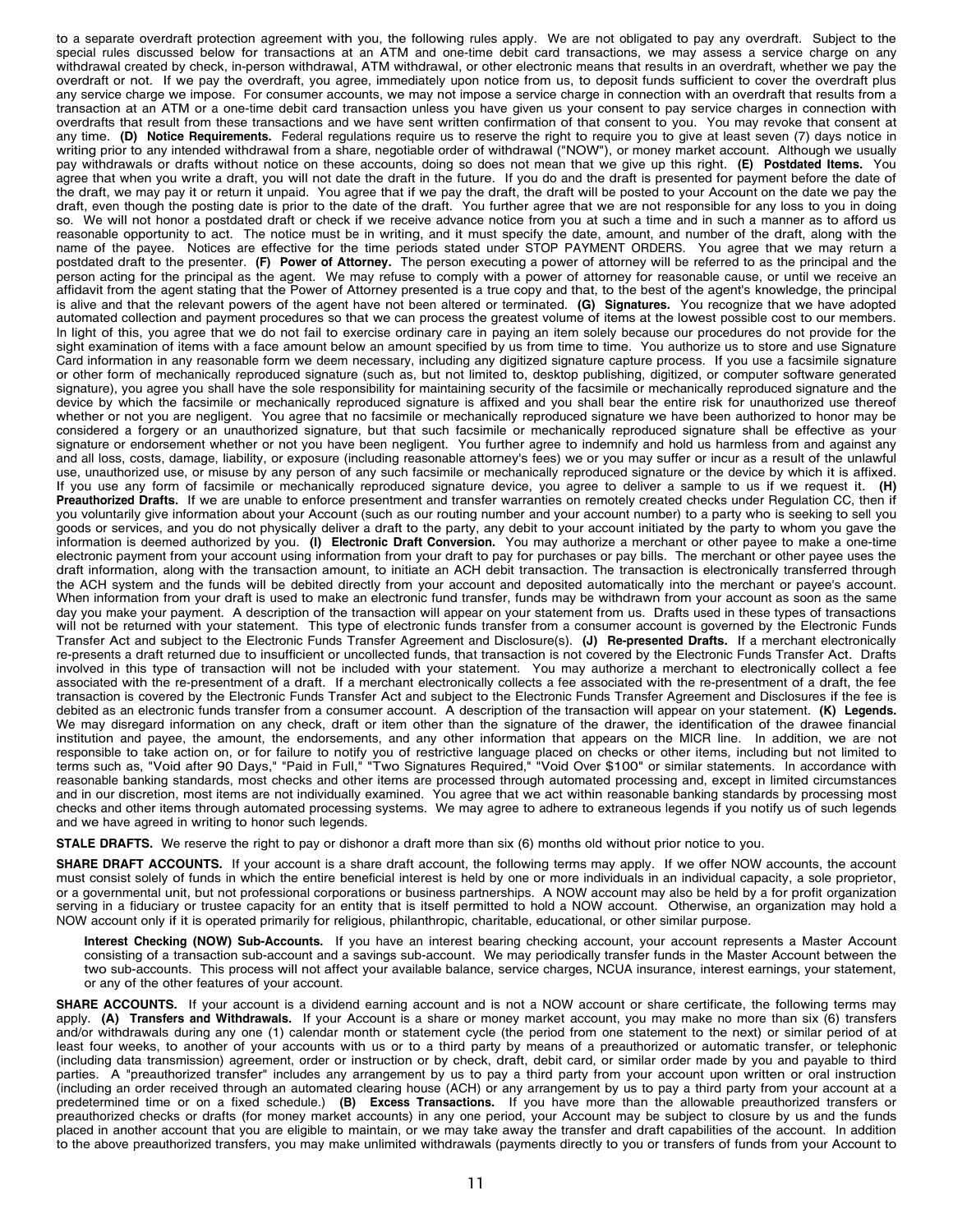any of your other accounts or loan accounts with us), either in person at our locations, by mail, messenger, telephone (via draft or check mailed to you), or use of an ATM card (if applicable).

**TERM SHARE ACCOUNTS.** If your Account is a term share account, you have agreed to keep the funds on deposit until the maturity of your Account. If your Account has not matured, any withdrawal of all or part of the funds from your Account may result in an early withdrawal penalty. We will consider requests for early withdrawal and, if granted, the penalty provided in the Schedule will apply. **(A) Penalty.** The early withdrawal penalty is calculated as a forfeiture of part of the accrued dividends that have or would be earned on the Account. If your Account has not yet earned enough dividend so that the penalty can be deducted from earned dividend, or if the dividends already have been paid, the difference will be deducted from the principal amount of your Account. For fixed rate Accounts, we will use the rate in effect for your account. **(B) Exceptions.** We may let you withdraw money from your Account before the maturity date without an early withdrawal penalty: (1) when one or more of you dies or is determined legally incompetent by a court or other administrative body of competent jurisdiction; or (2) when the Account is an Individual Retirement Account (IRA) established in accordance with 26 USC 408 and the money is paid within seven (7) days after the Account is opened; or (3) when the Account is a Keogh Plan (Keogh), if you forfeit at least the dividends earned on the withdrawn funds; or (4) if the term share account is an IRA or Keogh Plan established pursuant to 26 USC 408 or 26 USC 401, when you reach age 59 1/2 or become disabled; or (5) within an applicable grace period (if any).

**STOP PAYMENT ORDERS.** Subject to certain limitations, you may order us to stop payment on any draft, automated clearing house/pre-authorized electronic funds transfer ("ACH/EFT"), or other item payable from your Account, whether drawn or authorized by you or any other account owner, as follows:

**Stop Payment Against a Check, Draft, or Other Item.** A stop payment request against a draft or other item payable from your Account will be effective if we receive the order at such time and in such manner as to afford us a reasonable opportunity to act upon the order. A stop payment order against a draft or other item payable from your Account is effective for six (6) months, but it lapses after fourteen (14) calendar days if the original order was oral and was not confirmed in writing within that period. A stop payment order against a draft or other item payable from your Account may be renewed for additional six (6) month periods if renewed during a period within which the stop payment order is effective.

**Stop Payment Against an ACH/EFT.** A stop payment order against an ACH/EFT may be honored if received at least three (3) banking days before the scheduled date of the transfer. If we honor a stop payment request against an ACH/EFT received on or within three (3) banking days of the scheduled transfer, we do so without any liability or responsibility to any party having any interest in the entry. A stop payment order against an ACH/EFT is effective until the earlier of: (i) you withdraw the stop payment order, or (ii) the debit entry is returned, or, where a stop payment order is applied to more than one debit entry under a specific authorization involving a specific party, all such debit entries are returned. We may require you to provide us written confirmation of a verbal stop order request against an ACH/EFT within fourteen (14) calendar days. Additionally, if you request us to stop all future payments pursuant to a specific ACH/EFT authorization involving a particular party, we may require you to confirm in writing that you have revoked such authorization.

All stop payment order requests will require you to provide the date, the amount, and the number of the item or authorization, together with the name of the payee. If you give us incorrect information, we will not be liable for failing to stop payment on the item or authorization. Our acceptance of a stop payment order will not constitute a representation that the item or authorization has not already been paid or that we have a reasonable opportunity to act upon the order. You may not stop payment on an official, certified, cashier's, or teller's check issued by us, or request us to stop payment if we have otherwise become accountable for the item or authorization. In addition, you may not stop payment on drafts governed by a separate agreement, such as a check guaranty agreement. Further you may not stop payment on an item or authorization after acceptance of the same by us.

Based upon the type of account ownership that you have designated, the following terms and conditions apply.

**INDIVIDUAL ACCOUNTS.** An Individual Account is an account in the name of one member only. Only that person may write drafts or checks against the Account or withdraw money, regardless of who actually owns the funds.

**MULTIPLE-PARTY ACCOUNTS.** This section pertains to multiple party accounts:

**(A) Joint Account Ownership.** An account with two or more Account Owners is a joint account. Unless you designate otherwise on the Signature Card, joint Account Owners will be considered joint tenants with right of survivorship.

- **(1) Joint Tenants With Right of Survivorship.** If your Account is a joint account with right of survivorship, upon the death of one of the joint Account Owners, that person's ownership interest in the Account will immediately pass to the other joint Account Owner(s).
- **(2) Joint With No Right of Survivorship.** If your Account is a joint account with no right of survivorship (Joint as Tenants in Common), upon the death of one of the joint Account Owners, that person's proportionate ownership interest will pass to the estate of the deceased Account Owner.

Each joint Account Owner, without the consent of any other Account Owner, may, and hereby is authorized by every other joint Account Owner, to make any transaction permitted under the Agreement, including without limitation: to withdraw all or any part of the account funds; to pledge the account funds as collateral to us for any obligation, whether that of one or more Account Owners or of a third party; to endorse and deposit checks and other items payable to any joint Account Owner; to give stop payment orders on any check or item, whether drawn by that Account Owner or not; to consent to or revoke consent to payment of service charges on overdrafts that result from ATM transactions or one-time debit card transactions under the Standard Overdraft Policy; and, to close the account, with the disbursement of account proceeds as instructed by the joint Account Owner. Each joint Account Owner is authorized to act for the other Account Owner(s) and we may accept orders and instructions regarding the account from any joint Account Owner. If we believe there to be a dispute between joint Account Owners or we receive inconsistent instructions from the Account Owners, we may suspend or close the account, require a court order to act, and/or require that all joint Account Owners agree in writing to any transaction concerning the account.

Your obligations under the Agreement are joint and several. This means that each joint Account Owner is fully and personally obligated under the terms of the Agreement, including liability for overdrafts and debit balances as set forth above, irrespective of which joint Account Owner benefited from the withdrawal. If you establish a joint account without the signature of the other joint Account Owner(s), you agree to hold us harmless for our reliance upon your designation of the other joint Account Owner(s) listed on our documents. Further, the Account is subject to the right of setoff as set forth below.

**(B) Totten Trust Account.** A Totten Trust Account is an informal trust account, reflected on our records, but without a written trust agreement, where the Account is owned by the trustee. The beneficiaries have no right to any funds in the Account during the trustee's lifetime. As the owner of the Account, the trustee may withdraw money from the Account and may, by written direction to us, change the beneficiary under the Account. When the trustee dies, the Account is owned by the named beneficiary or beneficiaries. If the Totten Trust Account is held by more than one trustee, the trustees will be subject to the rules pertaining to joint account ownership as set forth above. If there is no surviving beneficiary upon the death of the last trustee, state law will determine ownership of the funds in the Account.

**(C) P.O.D. Account.** A Payable on Death (P.O.D.) Account is an account payable to the Account Owner during his or her lifetime. As the owner of the Account, you may withdraw money from the Account and may, by written direction to us, change the P.O.D. payee(s) under the Account. When the Account Owner dies, the Account is owned by the P.O.D. payee(s). If the P.O.D. Account is held by more than one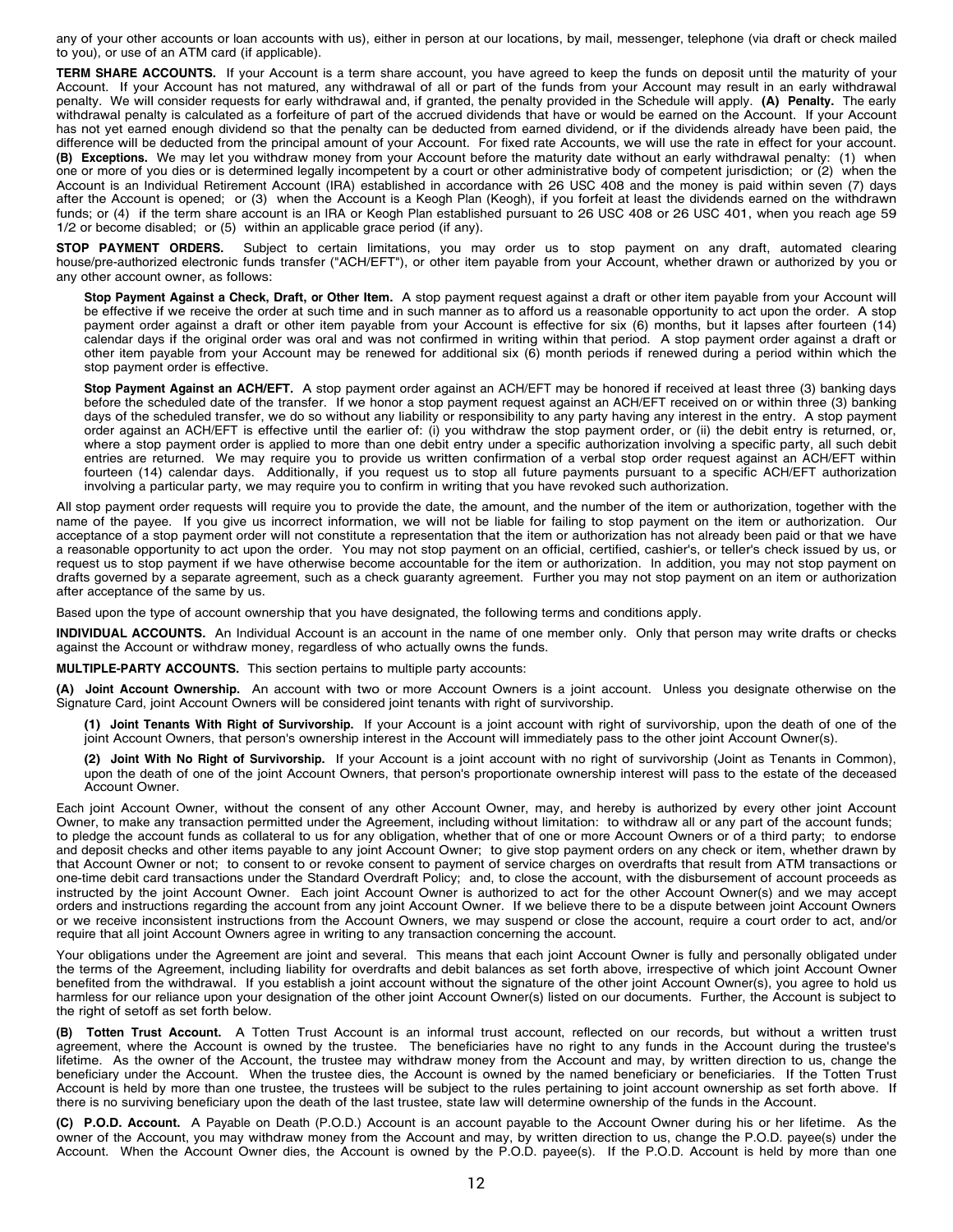person, each Account Owner will be subject to the rules pertaining to joint account ownership as set forth above. If there is more than one surviving P.O.D. payee, the respective interest of each shall be deemed to be in equal shares, unless otherwise stated in the Financial Institution's deposit account records and as allowed by applicable state law. If there is no surviving P.O.D. payee upon the death of the last owner, state law will determine ownership of the funds in the Account.

Please Note Special Instructions Concerning Distribution of Funds to P.O.D. Beneficiaries and Payees. Notwithstanding anything contained in **Section (C) P.O.D. Account.**, above, in the event there is more than one beneficiary or payee under a P.O.D. Account, the P.O.D Account shall be deemed jointly owned, without rights of survivorship, by all beneficiaries or payees on the P.O.D. Account as of the date of death of Account Owner. Furthermore, and notwithstanding the language in **Section (C) P.O.D. Account,** above, regarding rights of a beneficiary or payee under a jointly owned P.O.D. Account, following the death of the Account Owner any individual beneficiary or payee on a P.O.D. Account shall be entitled to access, transfer, and/or withdraw the entire balance of the P.O.D. Account (not just his or her respective share) without any prior notice to any other payee or beneficiary. We are not obligated to notify any beneficiary or payee under any P.O.D. Account of either (1) the existence of a P.O.D. Account or (2) the vesting of the beneficiary or payee's interest in a P.O.D. Account, except as may otherwise be required by law. The Account Owner agrees that, in the event an individual beneficiary or payee of the P.O.D. Account withdraws some or the entire balance to the detriment of any other individual beneficiary or payee, such other individual beneficiary or payee shall have no claim or cause of action against Us for any amount they may claim may be due to them. This paragraph does not apply to an account held on behalf of or in the name of a trust.

**ADDITIONAL ACCOUNT TYPES.** This section applies to other account types:

**(A) Formal Trust Account.** A Formal Trust Account is an account held by one or more trustees for the benefit of one or more beneficiaries according to a written trust agreement. Upon our request, the trustee(s) will supply to us a copy of any trust agreement covering the account. We act only as custodian of the trust funds and are under no obligation to act as a trustee or to inquire as to the powers or duties of the trustee(s). The trustee(s) and/or any person opening the Account, in their individual capacity and jointly and severally, agree to indemnify and hold us harmless from and against any and all loss, costs, damage, liability, or exposure, including reasonable attorney's fees, we may suffer or incur arising out of any action or claim by any beneficiary or other trustee with respect to the authority or actions taken by the trustee(s) in handling or dealing with the Account.

**(B) Uniform Transfer to Minors.** If you have established the account as a custodian for a minor beneficiary under our state version of the Uniform Transfers to Minors Act or the Uniform Gifts to Minors Act, your rights and duties are governed by the Act. You will not be allowed to pledge the account as collateral for any loan to you. Deposits in the account will be held by us for the exclusive right and benefit of the minor. The custodian and/or any person opening the Account, in their individual capacity, agree to indemnify and hold us harmless from and against any and all loss, costs, damage, liability, or exposure, including reasonable attorney's fees, we may suffer or incur arising out of any action or claim by any beneficiary or other custodian with respect to the authority or actions taken by the custodian in handling or dealing with the Account.

**(C) Representative Payee Accounts.** Subject to applicable law, a Representative Payee Account is a type of fiduciary account in which a representative payee (appointed by the Social Security Administration) manages Social Security and Supplemental Security funds received on behalf of a beneficiary. Upon our request, the representative payee will provide su Upon our request, the representative payee will provide sufficient documentation from the Social Security Administration indicating his or her appointment as a representative payee for the Account Owner. We may require additional documentation from the representative payee indicating his or her authority to act on behalf of the Account Owner. The representative payee does not have an ownership interest in funds in the Account. The representative payee does not have a right of survivorship in the Account on the death of the Account Owner. We act only as custodian of the funds and are under no obligation to act as a trustee or to inquire as to the powers or duties of the representative payee. The representative payee agrees to indemnify, and hold us harmless from and against any and all loss, cost, damage, liability, or exposure, including reasonable attorneys' fees, we may suffer or incur arising out of any action or claim by the beneficiary, a government entity or by any other party regarding the authority or actions taken by the representative payee in handling or dealing with the Account.

**(D) Agency Account.** An Agency Account is an account to which funds may be deposited and withdrawals made by an Agent designated by the owner of the funds. An Agent has full authority with regard to the Account but does not have an ownership interest in the account. An Agency Account is revocable at any time by notifying us in writing. An Agency designation may be combined with one of the other forms of account ownership.

**(E) Business Accounts.** If the Account is not owned by a natural person (for example, it is owned by a corporation, partnership, limited liability company, sole proprietorship, unincorporated association, etc.), then the Account Owner must provide us with evidence to our satisfaction of the authority of the individuals who sign the signature card to act on behalf of the Account Owner. On any transactions involving the Account, we may act on the instructions of the person(s) authorized in the resolutions, banking agreement, or certificate of authority to act on behalf of the Account Owner. You agree to notify us in writing of any changes in the person(s) authorized or the form of ownership. If we receive conflicting instructions or a dispute arises as to authorization with regard to the handling of the Account, you agree we may place a hold on the Account until such conflict or dispute is resolved to our satisfaction and we will not be liable for dishonored items as a result of such hold.

**(F) Fiduciary Accounts.** With respect to all fiduciary accounts, including but not limited to estate accounts, guardianship accounts, representative payee accounts, and conservatorship accounts, and any Formal Trust Account, Uniform Transfers to Minors Act Account, or Agency Account, we reserve the right to require such documents and authorizations as we may deem necessary or appropriate to satisfy that the person(s) requesting or directing the withdrawal of funds held in the Account have the authority to withdraw such funds. This applies at the time of account opening and at all times thereafter.

**(G) Attorney Client Trust** Subject to applicable law, an Attorney Client Trust is an account set up by an attorney or law firm to hold client or third party funds in trust, separate from the attorney's or law firm's funds. Upon our request, the authorized signers for an Attorney Client Trust will provide documentation required by applicable state law and applicable bar association (or similar entity) rules. We act only as custodian of the trust funds and are under no obligation to act as a trustee or to inquire as to the powers or duties of the attorney or law firm as trustee(s). The attorney, law firm, or any authorized individual on the account agrees to indemnify and hold us harmless from and against any and all loss, costs, damage, liability, or exposure, including reasonable attorney's fees, we may suffer or incur arising out of any action or claim by any beneficiary or third party with respect to the authority, actions, or inaction taken by the trustee(s) or authorized individuals in handling or dealing with the account. Additional account terms are governed by a separate agreement.

**(H) Real Estate Broker Client Trust Accounts** Subject to applicable law, a real estate broker may open account(s) to hold client or third party funds in trust, separate from the broker's funds. We act only as custodian of the funds. We are under no obligation to act as a trustee or to inquire as to the powers or duties of the broker or other authorized signer(s) as trustee(s). The broker and any authorized individual on the account in their individual capacity and jointly and severally, agree to indemnify and hold us harmless from and against any and all loss, costs, damage, liability, or exposure, including reasonable attorney's fees, we may suffer or incur arising out of any action or claim by any client or third party with respect to the authority, actions or inaction taken by the broker or authorized signer(s) in handling or dealing with the Account. Upon our request, the authorized signer(s) for this type of account will provide to us any documents required by applicable law and /or real estate professional rules.

**(I) Government/Municipal/Public Funds Accounts.** This type of account is owned by a government or public entity. For this type of account,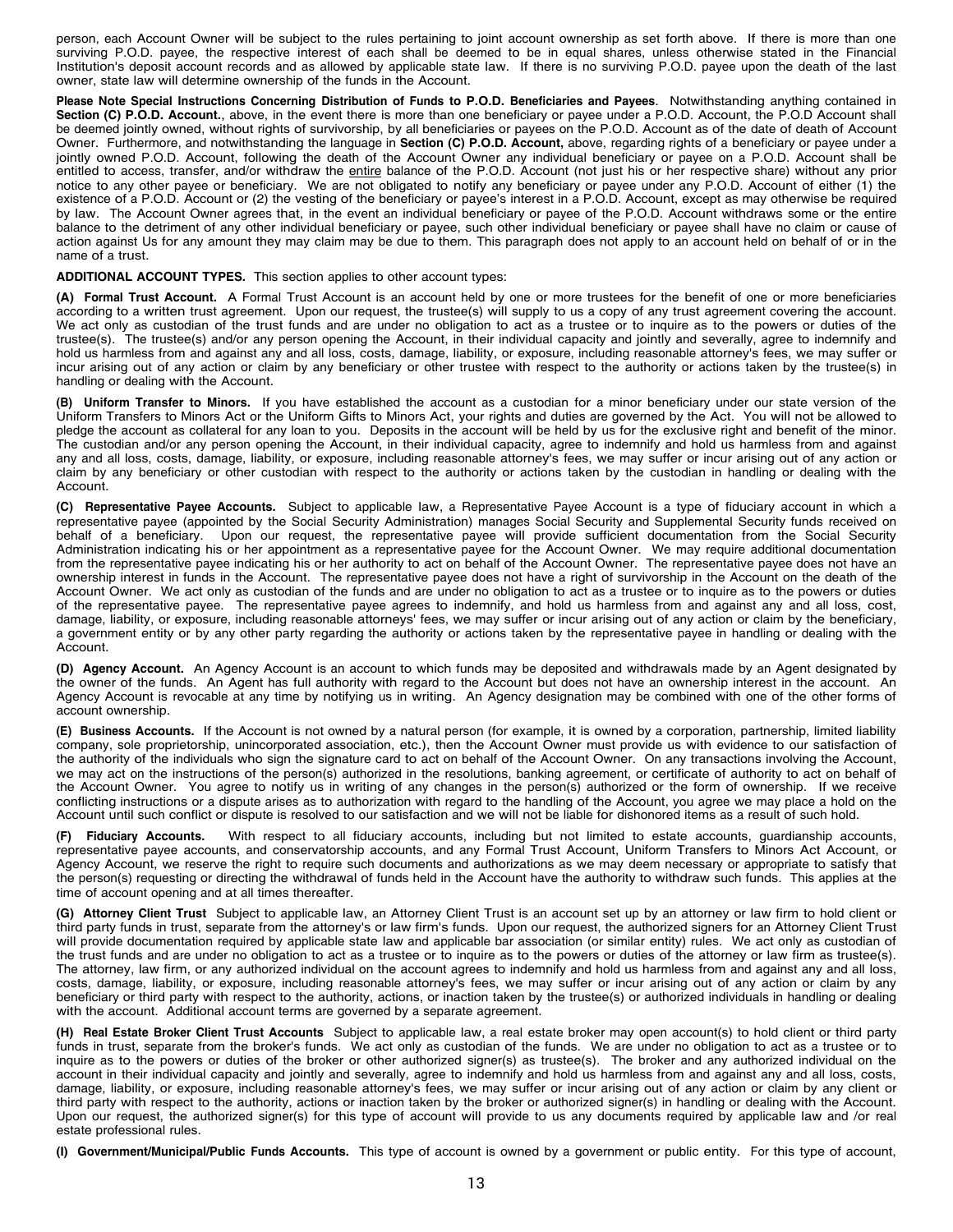you agree to provide us with authorization document(s) (in a form acceptable to us) stating that we are designated as a depository for the funds of the government or public entity and such documentation shall state the individual(s) authorized to act on behalf of the government or public entity and the extent of their authority. We may rely upon such documentation until we receive written notice of a change and new authorization documents. We are not responsible for any transaction conducted by a previously authorized individual until we actually receive written notice that the authorized individual's authority has been revoked. Unless specifically stated otherwise in the authorization document(s), we can rely on one authorization for all accounts owned by the government or public entity. If required by law, you agree to enter into a Collateral Security Agreement regarding this type of account.

**(J) Health Savings Account.** A Health Savings Account (HSA) is a tax preferred account that you agree: a) you are eligible to open and maintain, b) to notify us when you are no longer eligible to maintain, c) will be used for contributions, withdrawals, and earnings for qualified medical expenses or as allowed by law, and d) you will execute and comply with the terms and conditions in the Health Savings Account Trust or Custodial Agreement. Consult your tax advisor about the tax treatment of contributions, withdrawals and earnings.

**ASSIGNABILITY.** The account established under this Agreement is not assignable or transferable except with our consent. We must approve any pledge of the Account and any such pledge remains subject to any right we have under the Agreement and applicable state and federal law. If ownership is proposed to be transferred, we may require the Account be closed and a new account opened in the name of the transferee or pledgee.

**CREDIT UNION LIABILITY.** You agree that if we do not properly complete a transaction according to the Agreement, we will not be liable in any event for losses or damages in excess of the amount of the transaction, and we will not be liable if circumstances beyond our control prevent the transaction, or the funds in your Account are or may be subject to legal process or other claim. In no event will we be liable for consequential damages. In receiving items from you for withdrawal or deposit, we act only as your agent. You are responsible for the condition of a check or item when you issue it. If a check or item is returned or payment is delayed as a result of any writing or marking that you or a prior endorser placed on the front or back of the check or item, you will be responsible for any cost and liabilities associated with such return or delay. We reserve the right to refuse any item for deposit or to reverse credit for any deposited items or to charge your Account for items should they become lost in the collection process.

**CREDIT UNION LIEN.** To the extent permitted by applicable law and to the extent of your financial obligations to us, we shall have a lien on all shares and accumulated dividends in all of your accounts (except as prohibited by law) at our credit union. This credit union lien also extends to joint accounts that you hold with another person. Shares and deposits in an Individual Retirement Account and any other account that would lose special tax treatment under state or federal law if given as security are not subject to the credit union lien. In the event that you fail to make any payments due to us pursuant to the terms of this or other agreements, you authorize us to immediately exercise the lien and apply the balance in these accounts towards amounts you owe us. We may not exercise our lien if prohibited by the Military Lending Act.

**DORMANT ACCOUNTS.** If you have not made a withdrawal from, or a deposit to, your Account for an extended period of time and we have been unable to contact you, your Account may be classified by us as dormant. Subject to applicable law, we may charge a dormant account fee on the Account, and the Account will be presumed to be abandoned. In accordance with state law, funds in abandoned accounts will be remitted to the custody of the applicable state agency, and we will have no further liability to you for such funds. We reserve the right not to send statements on accounts we consider dormant, subject to applicable law.

**ACCOUNT STATEMENTS.** You are responsible for promptly examining your statement each statement period and reporting any irregularities to us. Each account statement will be considered to correctly reflect your transactions, such as deposits, withdrawals, credits, refunds, imposition of fees, interest or dividends, and other additions and subtractions to your Account, unless you notify us in writing within certain time limits after the statement that incorrectly reflects your transactions is made available to you. We will not be liable for any draft that is altered or any signature that is forged unless you notify us within Thirty-three (33) calendar days after the statement and the altered or forged item(s) are made available. Also, we will not be liable for any subsequent items paid, in good faith, containing an unauthorized signature or alteration by the same wrongdoer unless you notify us within Thirty (30) calendar days after the statement and first altered or forged items were made available. You must report any other Account problem including encoding errors, and errors involving additions or subtractions (debits and credits) not otherwise covered herein, including electronic transactions not covered by the Electronic Fund Transfer Act, within Sixty (60) calendar days. If the suspected account problem involves a substitute check that you receive, you may (under some circumstances) be entitled to make a claim for an expedited refund. Such a claim may be subject to different notification timeframes. See the Substitute Check Policy Disclosure (if applicable) for further information. If you have requested us to hold your Account statements, we have the right to mail your statements if you have not claimed them within Thirty (30) calendar days. If we truncate your drafts, you understand that your original drafts will not be returned to you with your statement. You agree that our retention of drafts does not alter or waive your responsibility to examine your statements or change the time limits for notifying us of any errors.

**WHOLESALE WIRE AND ACH TRANSACTIONS.** With respect to wire transfers or other transfers of funds not governed by the Electronic Funds Transfer Act, you agree to enter into and comply with our wire transfer (if applicable) agreement and to comply with our security procedures and this section. We advise you that any receiving financial institution (including us) is entitled to rely on any account or credit union number you have provided even though that account or credit union number may identify a party different from the person or entity you have described by name in any transfer order.

**(A) Provisional Payment.** Credit given by us to you with respect to an ACH credit or wholesale (wire) funds transfer entry is provisional until we receive final settlement for such entry through a Federal Reserve Bank. If we do not receive final settlement, you are hereby notified and agree that we are entitled to a refund of the amount credited to your Account in connection with such entry, and the party (the originator of the entry) making payment to you via such entry shall not be deemed to have paid you the amount of such entry.

**(B) Notice of Receipt.** We will notify you of the receipt of payments in the periodic account statements we provide to you. You acknowledge that we will not give next day notice to you of receipt of an ACH or wholesale (wire) funds transfer item.

**UNLAWFUL INTERNET GAMBLING TRANSACTIONS PROHIBITED.** If you are a commercial customer, you certify that you are not now engaged in, and during the life of this Agreement will not engage in, any activity or business that is unlawful under the Unlawful Internet Gambling Enforcement Act of 2006, 31 USC 5361, et seq., (the "UIGEA"). You may not use your Account or any other service we offer to receive any funds, transfer, credit, instrument or proceeds that arise out of a business that is unlawful under the UIGEA. You agree that if anyone asks us to process a transaction that we believe is restricted under the UIGEA, we may block the transaction and take any other action we deem to be reasonable under the UIGEA and this Agreement.

**NOTICES.** The following terms apply to notices relating to your Account. **(A) Notice of Amendments.** You agree that the terms and conditions of the Agreement, including without limitation all rates, fees, and charges, may be amended by us from time to time. We will notify you of amendments as required by applicable law. Your continued use of the Account evidences your agreement to any amendment. Notices will be sent to the most recent address shown on our records for your Account. Only one notice will be given in the case of joint account owners. **(B) Account Changes.** Any account owner or person authorized to sign on an account is required to notify us in writing if any account owner or other person authorized to sign on an account dies or is declared incompetent by a court. It is your responsibility to notify us of any change in your address or name. We are required to honor items drawn only on the listed Account name. Further, we are required to attempt to communicate with you only at the most recent address provided to us.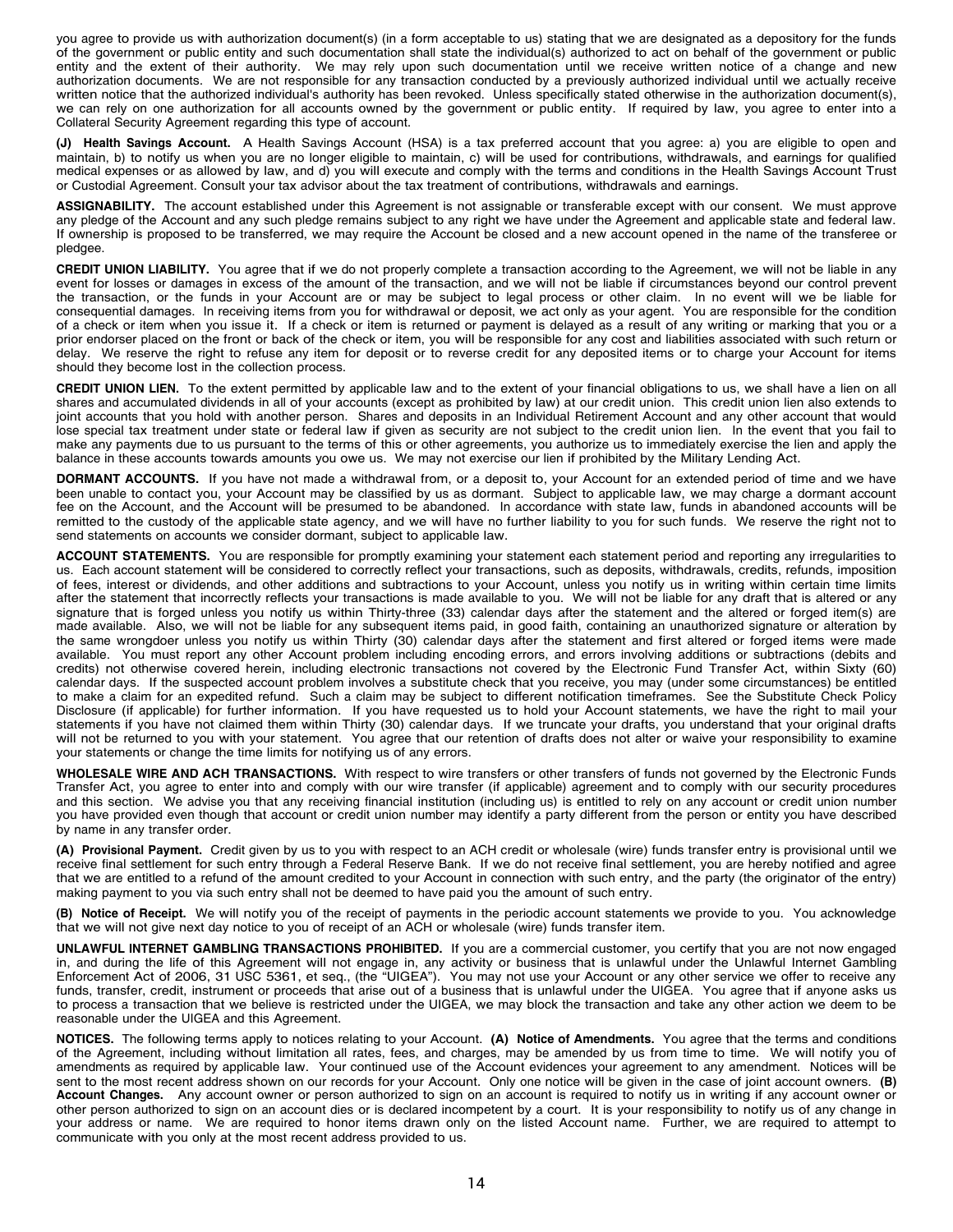**ACCOUNT TERMINATION.** You and we agree that either of us may close your Account and terminate this Agreement at any time with or without cause. We will provide written notice to you in advance if we decide to terminate your Account relationship for any reason other than abuse of the account relationship or to prevent a loss. You agree that advance written notice from us will be reasonable if it is mailed to your statement mailing address immediately upon account closure. You agree that in instances of account abuse or to prevent a loss, notice is reasonably given by us if mailed immediately upon account closure. You may close any of your accounts by notifying us in writing. We will consider your Account closed if we receive written notice from you or if you withdraw your minimum required share amount. When a dividend bearing account is closed, there may be accrued dividends that have not been credited to the account. In that case, we will pay you the dividends UNLESS we have told you otherwise. Further, for security reasons, we may require you to close your Account and to open a new account if: there is a change in authorized signers; there has been a forgery or fraud reported or committed involving your Account; any Account drafts are lost or stolen; you have too many transfers from your Account; or, any other provision of our Agreement with you is violated. After the Account is closed, we have no obligation to accept deposits or pay any outstanding drafts. You agree to hold us harmless for refusing to honor any draft drawn on a closed account. In the event that we close your Account, we may mail you a Cashier's Check for the applicable remaining Account balance. The termination of this Agreement and closing of an account will not release you from any fees or other obligations incurred prior to the date upon which this Agreement is terminated and an account closed, any fees assessed by us in the process of closing an account, or from your responsibility to maintain sufficient funds in an account to cover any outstanding drafts or other debit items.

**GOVERNING LAW.** This Agreement shall be governed by and construed in accordance with all applicable federal laws and all applicable substantive laws of the State of Iowa in which we are located, and the Bylaws of the Credit Union as they now exist or may be hereafter amended. In addition, we are subject to certain federal and state regulations and local clearing house rules governing the subject matter of the Agreement. You understand that we must comply with these laws, regulations, and rules. You agree that if there is any inconsistency between the terms of the Agreement and any applicable law, regulation, or rule, the terms of the Agreement will prevail to the extent any such law, regulation, or rule may be modified by agreement.

**SYSTEMS AND SOFTWARE.** We shall not be responsible to you for any loss or damages suffered by you as a result of the failure of systems and software used by you to interface with our systems or systems and software utilized by you to initiate or process banking transactions whether such transactions are initiated or processed directly with our systems or through a third party service provider. You acknowledge that you are solely responsible for the adequacy of systems and software utilized by you to process banking transactions and the ability of such systems and software to do so accurately.

**IMPORTANT INFORMATION ABOUT PROCEDURES FOR OPENING A NEW ACCOUNT.** To help the government fight the funding of terrorism and money laundering activities, Federal law requires all financial institutions to obtain, verify, and record information that identifies each person who opens an account. What this means for you: When you open an account, we will ask for your name, address, date of birth, and other information that will allow us to identify you. We may also ask to see your driver's license or other identifying documents.

**CREDIT VERIFICATION.** You authorize us to request and obtain one or more credit reports about you from one or more credit reporting agencies for the purposes of considering your application for the Account, reviewing or collecting any Account opened for you, or for any other legitimate business purpose. You authorize us to disclose information about your account to a credit reporting agency if your Account was closed because you have abused it.

**MISCELLANEOUS PROVISIONS.** If you or your Account becomes involved in any legal proceedings, your use of the Account may be restricted. You agree not to use the Account in any illegal activity. We shall be entitled to act upon any legal process served upon us which we reasonably believe to be binding, with no liability to you for doing so. You understand that supervisory personnel may randomly monitor customer service telephone conversations to ensure that you receive accurate, courteous, and fair treatment. If you ask us to follow instructions that we believe might expose us to any claim, liability, or damages, we may refuse to follow your instructions or may require a bond or other protection, including your agreement to indemnify us. You agree to be liable to us, to the extent permitted by law, for any loss, costs, or expenses that we may incur as a result of any dispute or legal proceeding involving your Account. You authorize us to deduct any such loss, costs, or expenses from your Account without prior notice to you or to bill you separately. This obligation includes disputes between you and us involving your Account and situations where we become involved in disputes between you and an authorized signer, a joint owner, or a third party claiming an interest in your Account. It also includes situations where any action taken on your Account by you, an authorized signer, a joint owner, or a third party causes us to seek the advice of an attorney, whether or not we actually become involved in a dispute. Any action by us for reimbursement from you for any costs or expenses may also be made against your estate, heirs and legal representatives, who shall be liable for any claims made against and expenses incurred by us. If a court finds any provision of the Agreement to be invalid or unenforceable, such finding shall not make the rest of the Agreement invalid or unenforceable. If feasible, any such offending provision shall be deemed to be modified to be within the limits of enforceability or validity; however, if the offending provision cannot be so modified, it shall be stricken and all other provisions of the Agreement in all other respects shall remain valid and enforceable.

### **Electronic Storage of Documents.**

The Credit Union and the undersigned hereby acknowledge and agree that: (1) all the documents that are part of this transaction and any future transactions, and are retained by the credit Union will be retained electronically in the form of an imaged copy, and (2) the original copies of the documents will be destroyed. Both parties further agree that the imaged copies of these documents shall be recognized and serve as the originals for all purposes, including but not limited to disputes, litigation or collection efforts that arise from the transaction.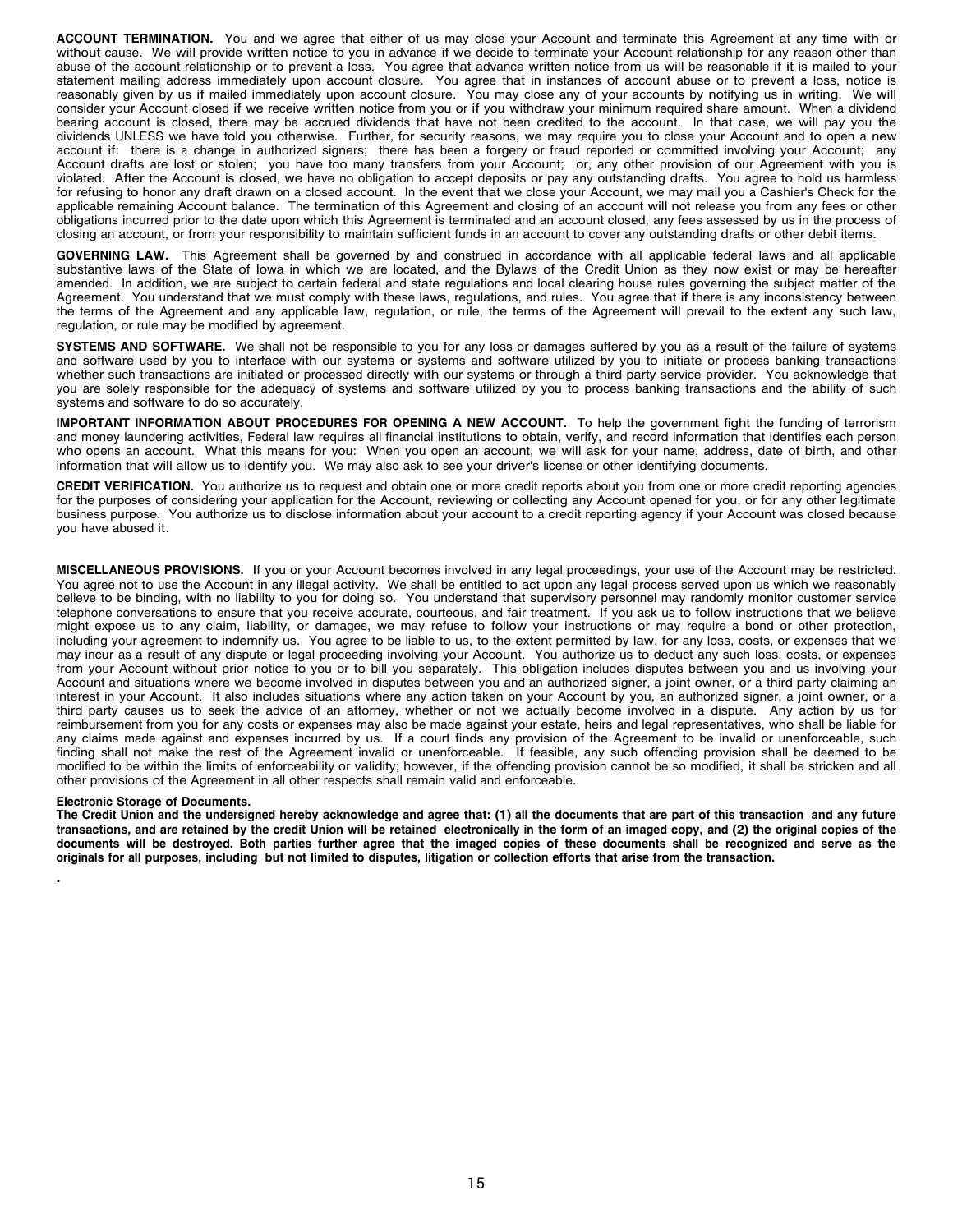## **FUNDS AVAILABILITY**

<span id="page-15-0"></span>Regulation CC applies only to transaction accounts. Funds availability refers to the time that passes before funds deposited to your account are actually available to you for check writing and cash withdrawals. Our policy has been designed to give you quality service, meet regulatory requirements and protect both you and ourselves from loss. This information should take some of the "guesswork" out of the management of your personal finances. We recommend that you keep this disclosure with your other account records so that you may refer to it in the future. If we decide to change or further improve any of the availability schedules listed in this disclosure, we will notify you within thirty (30) days of any such change. Please let us know if you have any questions or concerns about our funds availability policy.

### **FUNDS AVAILABILITY POLICY DISCLOSURE**

**YOUR ABILITY TO WITHDRAW FUNDS AT DUPACO COMMUNITY CREDIT UNION.** Our policy is to delay the availability of funds from your cash and check deposits. During the delay, you may not withdraw the funds in cash and we will not use the funds to pay checks that you have written.

**Determining the Availability of a Deposit.** The length of the delay is counted in business days from the day of your deposit. Everyday is a business day, except Saturdays, Sundays, and federal holidays. If you make a deposit before 7:00 PM on a business day that we are open, we will consider that day to be the day of your deposit. However, if you make a deposit after 7:00 PM or on a day we are not open, we will consider that the deposit was made on the next business day we are open. The length of the delay varies depending on the type of deposit and is explained below.

**Same-Day Availability.** Funds from electronic direct deposits will be available on the day we receive the deposit.

**Next-Day Availability.** Funds from the following deposits are available on the first business day after the day we receive your deposit:

- U.S. Treasury checks that are payable to you.
- \* Wire transfers.
- Checks drawn on Dupaco Community Credit Union.

If you make the deposit in person to one of our employees, funds from the following deposits are also available on the first business day after the day we receive your deposit:

- \* Cash.
- State and local government checks that are payable to you.
- Cashier's, certified, and teller's checks that are payable to you.
- Federal Reserve Bank checks, Federal Home Loan Bank checks, and postal money orders, if these items are payable to you.

If you do not make your deposit in person to one of our employees (for example, if you mail the deposit), funds from these deposits will be available on the second business day after the day we receive your deposit.

**Availability of Other Check Deposits.**The first \$225.00 from a deposit of checks that do not trigger next-day availability will be available on the first business day after the day of your deposit. The remaining funds will be available on the 2nd business day after the day of your deposit.

**Longer Delays May Apply.** We may delay your ability to withdraw funds deposited by check into your account an additional number of days for these reasons:

- \* You deposit checks totaling more than \$5,525.00 on any one day.
- \* You redeposit <sup>a</sup> check that has been returned unpaid.
- \* You have overdrawn your account repeatedly in the last six months.
- \* We believe <sup>a</sup> check you deposit will not be paid.
- \* There is an emergency, such as failure of computer or communications equipment.

We will notify you if we delay your ability to withdraw funds for any of these reasons, and we will tell you when the funds will be available. They will generally be available no later than the seventh business day after the day of your deposit.

**Holds On Other Funds.** If we cash a check for you that is drawn on another financial institution, we may withhold the availability of a corresponding amount of funds that are already in your account. Those funds will be available at the time funds from the check we cashed would have been available if you had deposited it. If we accept for deposit a check that is drawn on another financial institution, we may make funds from the deposit available for withdrawal immediately but delay your availability to withdraw a corresponding amount of funds that you have on deposit in another account with us. The funds in the other account would then not be available for withdrawal until the time periods that are described elsewhere in this disclosure for the type of check that you deposited.

**Special Rules For New Accounts.** If you are a new member, the following special rules will apply during the first 30 days your account is open:

Funds from electronic direct deposits to your account will be available on the day we receive the deposit. Funds from deposits of cash, wire transfers, and the first \$5,525.00 of a day's total deposits of cashier's, certified, teller's, traveler's, and federal, state and local government checks will be available on the first business day after the day of your deposit if the deposit meets certain conditions. For example, the checks must be payable to you. The excess over \$5,525.00 will be available on the seventh business day after the day of your deposit. If your deposit of these checks (other than a U.S. Treasury check) is not made in person to one of our employees, the first \$5,525.00 will not be available until the second business day after the day of your deposit.

Funds from deposits of checks drawn on Dupaco Community Credit Union will be available on the same business day as the day of your deposit.

Funds from all other check deposits will be available on the seventh business day after the day of your deposit.

**Dividends Payment Policy.** No dividends are paid on the Free Checking Account. Dividends are paid monthly on the First Rate Checking Account on the daily balance from date of deposit.

**ATM Funds Availability.** As a general rule, funds from deposits(cash or checks) made at automated teller machines ( ATMs) will not be available until the second (2nd) business day after the day of your deposit. However the first \$225.00 of your deposit will be available on the day of your deposit. This rule applies only to proprietary ATMs. Proprietary ATMs are defined as machines owned and operated by Dupaco Community Credit Union. Any deposits made at nonproprietary ATMs which are defined as machines not owned by DCCU are subject to a five day hold before any funds become available.

Regulation CC only applies to transaction accounts.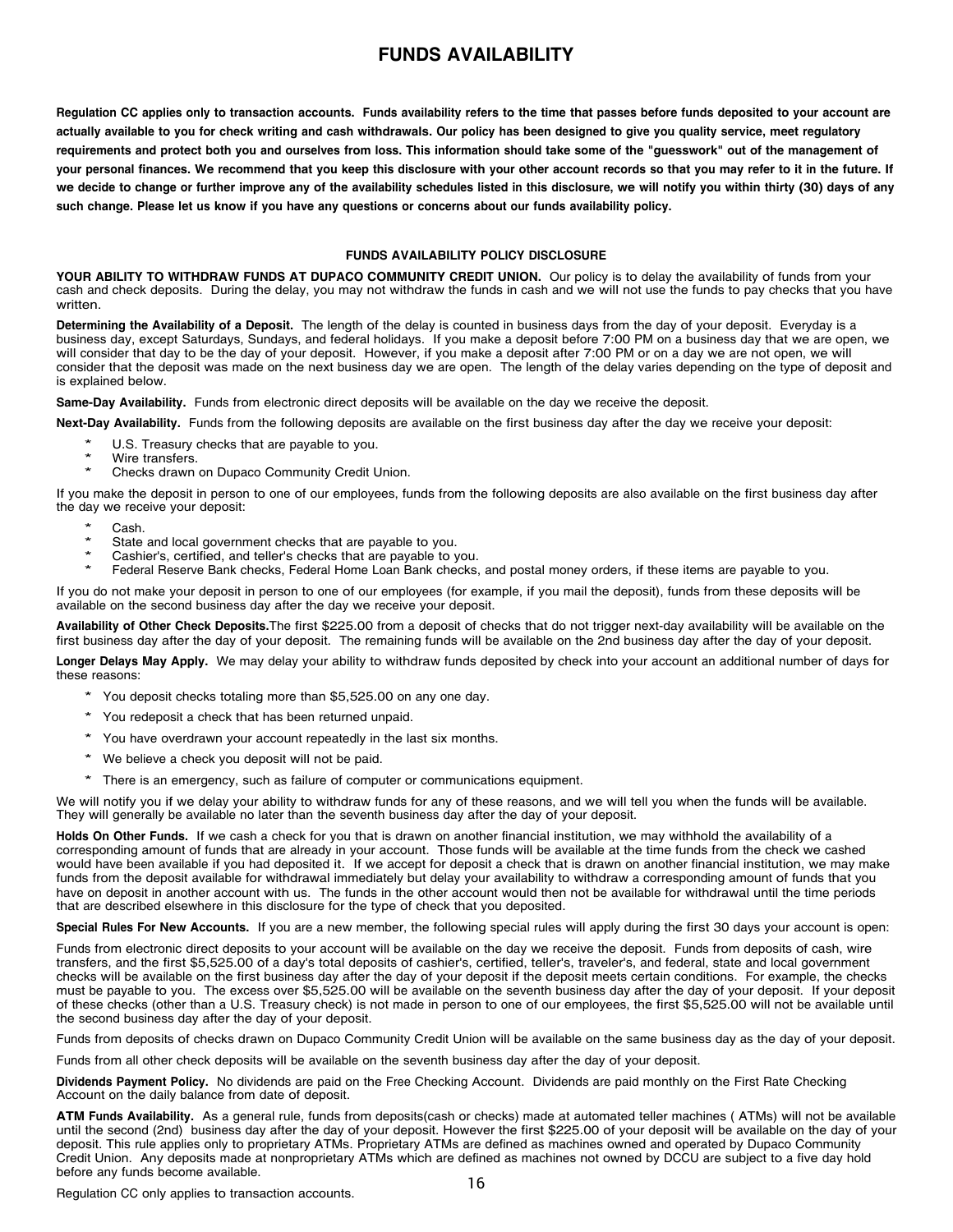**Foreign Check Deposits:** Regulation CC applies to checks drawn on US Banks only. Availability of Deposits originating from checks drawn on non US banks are subject to hold periods based on the verification of the funds at the payor institution and on the individual depositor's qualifications which will include but are not limited to their relationship and history with the credit union, individual net worth etc. .

### **ELECTRONIC FUNDS TRANSFER AGREEMENT AND DISCLOSURES**

This Agreement and Disclosure is made in compliance with federal law regulating electronic funds transfer (EFT) services. Electronic funds transfers are electronically initiated transfers of money involving an account at the Financial Institution. The following disclosures set forth your and our rights and responsibilities concerning the electronic funds transfers. In this Agreement, the words "you" and "your" mean those who sign as applicants or any authorized user(s). The words "we", "us" and "our" mean the Financial Institution. The abbreviation "PIN" or word "code" means a personal identification number.

### **ACH Transfer to Another Financial**

**Types of Preauthorized Transfers:** You may arrange for us to complete the following preauthorized transfers to or from your accounts:

Pay certain recurring bills from your draft, checking or share account.

**Fees and Charges:**

- We do not charge for any preauthorized EFTs.
- We will charge \$28.00 per item for each stop-payment order for preauthorized transfers.

### **Direct Deposit**

### **Types of Preauthorized Transfers:** You may arrange for us to complete the following preauthorized transfers to your accounts:

Accept direct deposits from the U.S. Treasury Department to your draft, checking or share account.

### **Fees and Charges:**

- We do not charge for any preauthorized EFTs.
- We will charge \$28.00 plus tax for each stop-payment order for preauthorized transfers.

### **Money Card**

**Types of Transactions/Transfers:** You may use the card and PIN issued you to pay for purchases from merchants who have agreed to accept the card at Point of Sale (POS) terminals within the networks identified on your card and such other terminals as the Credit Union may designate from time to time. Point of Sale (POS) transactions will be deducted from your Primary Account. Point of Sale (POS) transactions involving a refund will be credited to your Primary Account. You may also use the card to pay for purchases from merchants that accept the POS debit card with a Mastercard symbol. You may use the automated teller machine (ATM) card and personal identification number (PIN) issued to you to initiate transactions at ATMs of ours, ATMs within the networks identified on your card and such other facilities as we may designate from time to time. Unless you specify a different account during Automated Teller Machine (ATM) transactions, your Primary Account will be used for your transactions. Your Primary Account number and information may be obtained from the Combined ATM/POS/Debit Card Request Form. At present you may use your card to (some of these services may not be available at all ATMs):

- Deposit funds to your draft or checking account.
- Withdraw cash from your draft or checking account.
- Deposit funds to your share account.
- Withdraw cash from your share account.
- Transfer funds between your draft or checking and share accounts.
- Obtain balance information on your accounts.
- Member can access overdraft protection with the money card.

### **Limitations on Frequency and Amount:**

- You may withdraw up to a maximum of \$1000.00 (if there are sufficient funds in your account) per day.
- For security purposes, there are limits on the frequency and amount of transfers you may make using ATMs and this Point of Sale service.
- You may make unlimited purchases at POS terminals per day (if there are sufficient funds in your account).

### **Fees and Charges:**

- There is no charge for ATM withdrawals at machines owned by us.
- There is no charge for ATM deposits at machines owned by us.
- 8 ATM withdrawals per month are allowed free of charge.
- After the eighth transaction we will assess a \$0.50 per transaction fee. Sales tax applies.
- We do not charge for any POS transactions.

**ATM Fees.** When you use an ATM not owned by us, you may be charged a fee by the ATM operator or any network used (and you may be charged a fee for a balance inquiry even if you do not complete a fund transfer).

**Other EFT Transactions.** You may access certain account(s) you maintain with us by other EFT transaction types as described below.

Funds Transfer Act and this disclosure. A description of the transaction will appear on your statement. **Electronic Draft Conversion.** You may authorize a merchant or other payee to make a one-time electronic payment from your account using information from your draft to pay for purchases or pay bills. Electronic draft conversion is a payment process in which a merchant or other payee (after obtaining your authorization) uses your draft to gather routing, account, and draft number information to initiate a one-time EFT. When information from your draft is used to make an electronic fund transfer, funds may be withdrawn from your account as soon as the same day you make your payment. This type of EFT transaction involving a consumer account is covered by the Electronic

**Re-presented Draft Transactions and Fees.** You may authorize a merchant to electronically collect a fee associated with the re-presentment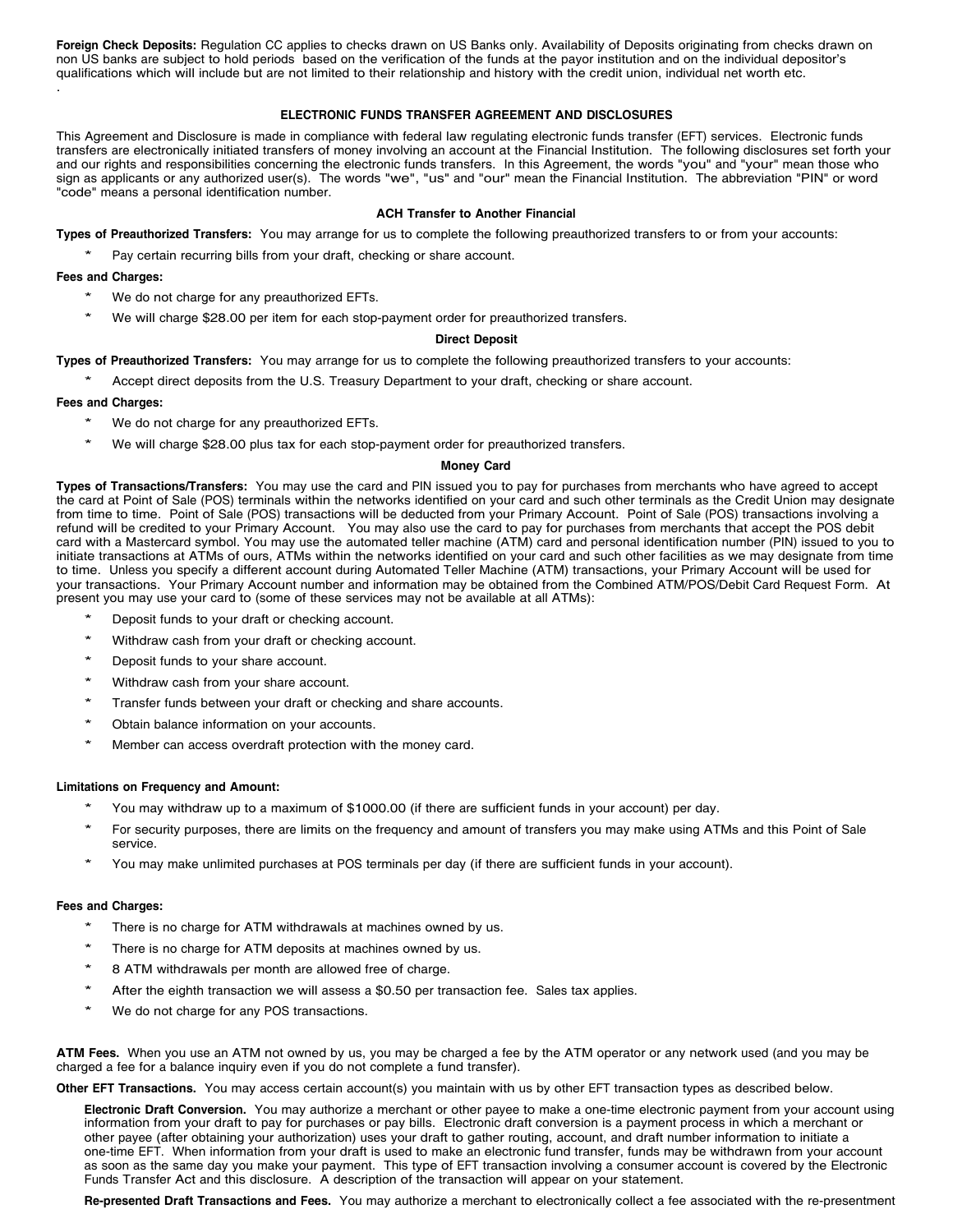of a draft that is returned due to insufficient or unavailable funds. The resulting fee transaction if debited as an EFT from a consumer account is covered by the Electronic Funds Transfer Act and this disclosure. When a merchant re-presents a draft electronically, that transaction is not covered by the Electronic Funds Transfer Act or this disclosure. A description of the transaction will appear on your statement.

**The following limitations may be applicable to your accounts, except as provided by law:**

Liability for Unauthorized Mastercard Debit Card Transactions on Cards Issued to Certain Consumers and Small Businesses. The zero liability limit described below only applies to a United States-issued Mastercard branded debit card issued to: (i) a natural person, or (ii) a business or other entity only if the card is issued under a "small business" program described on Mastercard's website at www.mastercard.us/en-us.html. The zero liability limit described below does not apply if you are a business or an entity of any sort (corporation, limited liability company, partnership, etc.) unless the card issued to you is a "small business" card described above. The zero liability limit described below does not apply until your identity is registered by or on behalf of the card issuer. Under Mastercard's zero liability policy as described in the Mastercard Rules (as may be amended from time to time), the zero liability limitation described below may not apply for other reasons.

Tell us AT ONCE if you believe your Mastercard debit card has been lost or stolen or if you believe any unauthorized transactions have been made using your Mastercard debit card. Your liability for unauthorized use of your debit card with the Mastercard logo will not exceed zero dollars (\$0.00) if the following conditions have been met: (i) you have exercised reasonable care in safeguarding your card from risk of loss or theft; and (ii) upon becoming aware of such loss or theft you promptly reported the loss or theft to us. If the conditions set forth above have not been met, you may be liable for unauthorized transactions to the extent allowed under applicable law (for example, see **Liability for Unauthorized Transfers** paragraph below). To notify us of lost or stolen cards, or of unauthorized transactions, call or write to us at the telephone number or address set forth in the **Liability for Unauthorized Transfers** paragraph below. This will help prevent unauthorized access to your account and minimize any inconvenience.

Mastercard is a registered trademark of Mastercard Worldwide or its subsidiaries in the United States.

#### In addition to the limitations set forth above, the following limitations may be applicable to your consumer accounts:

**Liability for Unauthorized Transfers.** Tell us AT ONCE if you believe your card, ATM PIN, or POS card or PIN has been lost or stolen or if you believe that an electronic fund transfer has been made without your permission using information from your draft. Telephoning is the best way of keeping your possible losses down. You could lose all the money in your account (plus your maximum overdraft line of credit). If you tell us within two (2) business days after you learn of the loss or theft of your card or code, you can lose no more than \$50.00 if someone used your card or code without your permission. If you do NOT tell us within two (2) business days after you learn of the loss or theft of your card or code, and we can prove that we could have stopped someone from using your card or code without your permission if you had told us, you could lose as much as \$500.00. Also, if your statement shows transfers that you did not make, including those made by card code or other such means, tell us at once. If you do not tell us within sixty (60) days after the statement was mailed to you, you may not get back any money lost after the sixty (60) days if we can prove that we could have stopped someone from taking the money if you had told us in time. If a good reason (such as a long trip or a hospital stay) kept you from telling us, we will extend the time periods. If you believe that your card or code has been lost or stolen or that someone has transferred or may transfer money from your account without your permission, call (563) 557-1700, or write us at Dupaco Community Credit Union,3299 Hillcrest, Dubuque, IA 52004-0179. You should also call the number or write this address if you believe a transfer has been made using the information from your draft without your permission.

The above limitations do not apply to business accounts, unless otherwise required by law. You accept responsibility for implementing commercially reasonable security measures to safeguard your business account card, ATM PIN, or POS card or PIN, Audio Response PIN, or online and/or mobile banking PIN from unauthorized use. If you authorize employees, agents, or others to use your card or code, you shall be liable for transactions conducted by such additional users. You are responsible for promptly examining your statement each statement period and reporting any unauthorized transaction within a reasonable time, not to exceed Sixty (60) calendar days after the statement is made available. If you believe that your card or code has been lost or stolen or that someone has transferred or may transfer money from your account without your permission, call (563) 557-1700.

**Illegal Transactions.** You may not use your ATM, POS, or Debit Card, or other access device for any illegal or unlawful transaction, and we may decline to authorize any transaction that we believe poses an undue risk of illegality or unlawfulness. Notwithstanding the foregoing, we may collect on any debt arising out of any illegal or unlawful transaction.

**Business Days.** For purposes of these electronic funds transfer disclosures, our business days are Monday through Friday. Holidays are not included.

**Stop Payments on ATM, POS, or Debit Card Transactions.** You may not place a stop payment order on any ATM, POS, or debit card transaction.

#### **Documentation.**

**Periodic Statement.** You will get a monthly account statement from us, unless there are no transactions in a particular month. In any case you will get a statement quarterly. You will get a quarterly statement from us on your savings account if this is the only account you maintain and the only possible electronic transfer to or from the account is a preauthorized deposit.

**Terminal Receipt.** You can get a receipt at the time you make a transfer to or from your account using one of our ATMs or a POS terminal. However, receipts for transactions of \$15.00 or less may not always be available.

**Direct Deposits.** If you have arranged to have direct deposits made to your account at least once every sixty (60) days from the same person or company, you can call us at (563) 557-7600 to find out whether or not the deposit has been made.

**Our Liability for Failure to Make Transfers.** For consumer accounts, if we do not complete a transfer to or from your account on time or in the correct amount according to our agreement with you, we will be liable for your losses or damages. However, there are some exceptions. We will **NOT** be liable for instance:

- If, through no fault of ours, you do not have enough money in your account to make the transfer.
- If the money in your account is subject to legal process or other claim restricting such transfer.
- If the transfer would go over the credit limit on your overdraft line.
- If the ATM where you are making the transfer does not have enough cash.
- If the terminal or system was not working properly and you knew about the breakdown when you started the transfer.
- If circumstances beyond our control (such as fire or flood) prevent the transaction, despite reasonable precautions that we have taken.
- Transactions for the DCCU Bill Pay service if the specific account information given by the member is incorrect (including but not limited to the payee, account number, etc.) .

For business accounts, refer to your account agreement(s) with us.

18 **Community Credit Union,3299 Hillcrest, Dubuque, IA 52004-0179**, or E-mail us at **service@dupaco.com** as soon as you can, if you think your In Case of Errors or Questions About Your Electronic Transfers. For consumer accounts, telephone us at (563) 557-1700, write us at Dupaco statement or receipt is wrong or if you need more information about a transfer listed on the statement or receipt. We must hear from you no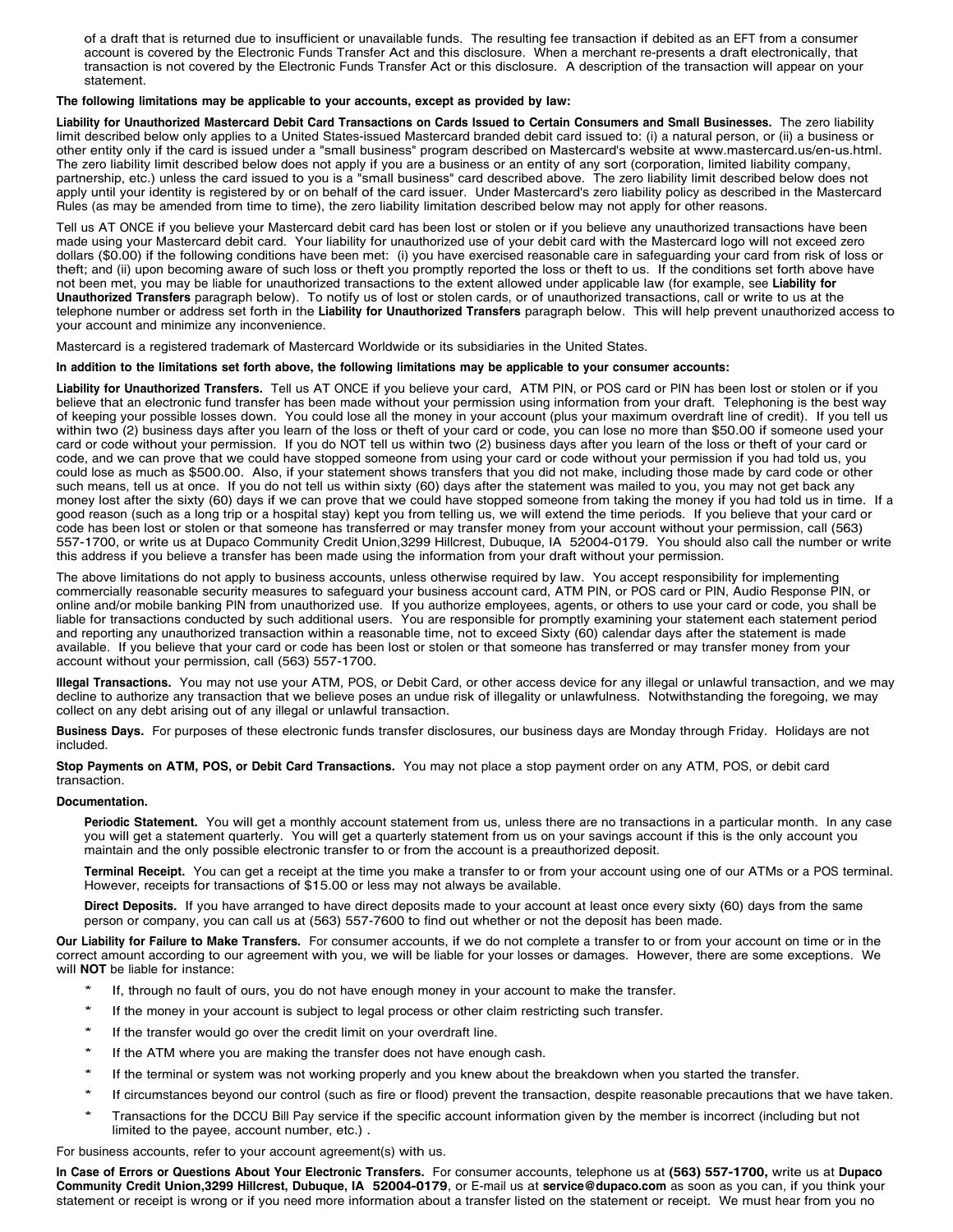later than sixty (60) days after we sent the FIRST statement on which the problem or error appeared.

- Tell us your name and account number (if any).
- Describe the error or the transfer you are unsure about, and explain as clearly as you can why you believe it is an error or why you need more information.
- Tell us the dollar amount of the suspected error.

If you tell us orally, we may require that you send us your complaint or question in writing within ten (10) business days.

We will determine whether an error occurred within ten (10) business days after we hear from you and will correct any error promptly. If we need more time, however, we may take up to forty five (45) days to investigate your complaint or question. If we decide to do this, we will credit your account within ten (10) business days for the amount you think is in error, so that you will have the use of the money during the time it takes us to complete our investigation. If we ask you to put your complaint or question in writing and we do not receive it within ten (10) business days, we may not credit your account.

If a notice of error involves an electronic fund transfer that occurred within thirty (30) days after the first deposit to the account was made, the error involves a new account. For errors involving new accounts, point of sale debit card transactions, or foreign-initiated transactions, we may take up to ninety (90) days to investigate your complaint or question. For new accounts, we may take up to twenty (20) business days to credit your account for the amount you think is in error.

We will tell you the results within three (3) business days after completing our investigation. If we decide that there was no error, we will send you a written explanation. You may ask for copies of the documents that we used in our investigation.

For business accounts, we will generally follow the procedures for error resolution described above, but we are not required to process a claim if you do not notify us within Thirty-three (33) calendar days after the statement is made available, to give provisional credit, or to investigate your claim within the time periods described above.

**Confidentiality.** We will disclose information to third parties about your account or the transfers you make:

- To complete transfers as necessary;
- To verify the existence and condition of your account upon the request of a third party, such as a credit bureau or merchant; or
- To comply with government agency or court orders; or
- If you give us your written permission.

**Personal Identification Number (PIN).** The ATM PIN or POS PIN issued to you is for your security purposes. The numbers are confidential and should not be disclosed to third parties or recorded on the card. You are responsible for safekeeping your PIN(s). You agree not to disclose or otherwise make your ATM PIN or POS PIN available to anyone not authorized to sign on your accounts.

**Notices.** All notices from us will be effective when we have mailed them or delivered them to your last known address on our records. Notices from you will be effective when received by us at the telephone number or the address specified in this Agreement. We reserve the right to change the terms and conditions upon which this service is offered. We will mail notice to you at least twenty one (21) days before the effective date of any change, as required by law. Use of this service is subject to existing regulations governing your account and any future changes to those regulations.

**Enforcement.** In the event either party brings a legal action to enforce this Agreement or collect amounts owing as a result of any Account transaction, the prevailing party shall be entitled to reasonable attorneys' fees and costs, including fees on any appeal, subject to any limits under applicable law.

**Termination of ATM and POS Services.** You agree that we may terminate this Agreement and your use of the ATM Card or POS services, if:

- You or any authorized user of your ATM PIN or POS card or PIN breach this or any other agreement with us;
- \* We have reason to believe that there has been an unauthorized use of your ATM PIN or POS card or PIN;
- We notify you or any other party to your account that we have cancelled or will cancel this Agreement. You or any other party to your account can terminate this Agreement by notifying us in writing.

Termination of service will be effective the first business day following receipt of your written notice. Termination of this Agreement will not affect the rights and responsibilities of the parties under this Agreement for transactions initiated before termination.

### **Preauthorized Electronic Fund Transfers.**

**Stop Payment Rights.** If you have told us in advance to make regular electronic fund transfers out of your account(s), you can stop any of these payments. Here's how: Call us or write to us at the telephone number or address set forth above, in time for us to receive your request three (3) business days or more before the payment is scheduled to be made. If you call, we may also require you to put your request in writing and get it to us within fourteen (14) days after you call. We will charge you \$ 28.00 for each stop payment order you give.

**Notice of Varying Amounts.** If these regular payments may vary in amount, the person you are going to pay will tell you, ten (10) days before each payment, when it will be made and how much it will be. You may choose instead to get this notice only when the payment would differ by more than a certain amount from the previous payment, or when the amount would fall outside certain limits that you set.

**Liability for Failure to Stop Payment of Preauthorized Transfers.** If you order us to stop one of these payments three (3) business days or more before the transfer is scheduled, and we do not do so, we will be liable for your losses or damages.

**Other Provisions.** There may be a delay between the time a deposit is made and when it will be available for withdrawal. You should review our Funds Availability Policy to determine the availability of the funds deposited at ATMs. We reserve the right to refuse any transaction which would draw upon insufficient funds, exceed a credit limit, lower an account below a required balance, or otherwise require us to increase our required reserve on the account.

**Account to account transactions**. Withdrawals or transfers between accounts are permitted using a means other than mail or in person requests. In those circumstances not governed by the EFT regulations, the identity of the authorized owner of the account from which the funds are being withdrawn will be verified. The credit union will not be liable for errors due to incorrect instructions by the authorized member requesting the withdrawal or transfer. In addition, the credit union will have up to 24 hours to make the requested transfer from the time it is received without liability.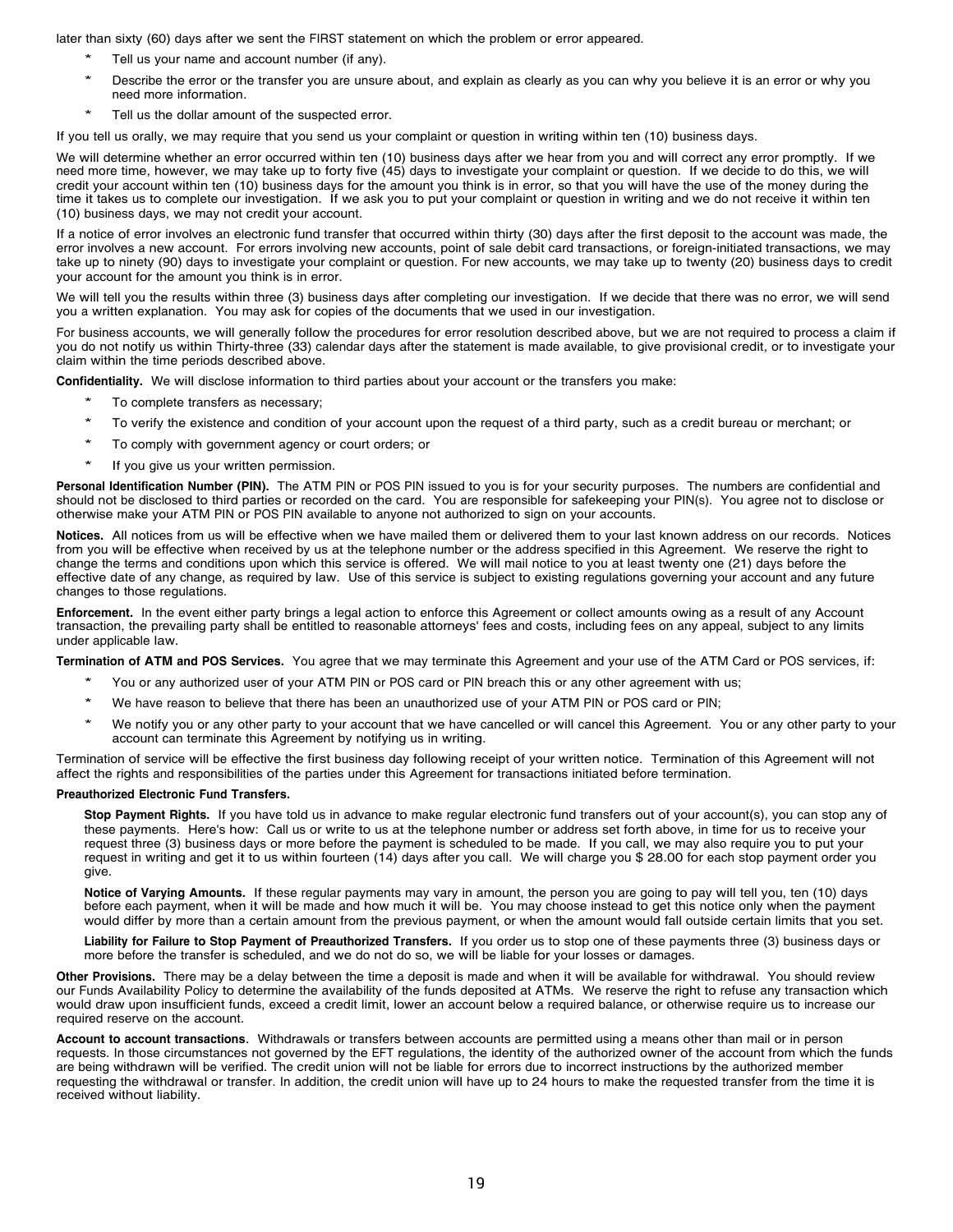### <span id="page-19-0"></span>**ARBITRATION AND WAIVER OF CLASS ACTION**

You and the credit union agree that we shall attempt to informally settle any and all disputes arising out of, affecting, or relating to your accounts at the credit union or any predecessor of the credit union, or the products or services the credit union or any predecessor has provided or offered to provide to you, or in the future will provide to you, and/or any aspect of your relationship with the credit union or any predecessor of the credit union (hereafter referred to as the "Claims"). If that cannot be done, then you agree that any and all Claims that are threatened, made, filed or initiated after the Effective Date (defined below) of this Arbitration and Waiver of Class Action provision ("Arbitration Agreement"), even if the Claims arise out of, affect or relate to conduct that occurred prior to the Effective Date, shall, at the election of either you or us, be resolved by binding arbitration administered by the American Arbitration Association ("AAA") in accordance with its applicable rules and procedures for consumer disputes ("Rules"), whether such Claims are in contract, tort, statute, or otherwise. The Rules can be obtained on the AAA website free of charge at www.adr.org; or, a copy of the Rules can be obtained at any credit union branch upon request. Either you or we may elect to resolve a particular Claim through arbitration, even if one of us has already initiated litigation in court related to the Claim, by: (a) making written demand for arbitration upon the other party, (b) initiating arbitration against the other party, or (c) filing a motion to compel arbitration in court. AS A RESULT, IF EITHER YOU OR WE ELECT TO RESOLVE A PARTICULAR CLAIM THROUGH ARBITRATION, YOU WILL GIVE UP YOUR RIGHT TO GO TO COURT TO ASSERT OR DEFEND YOUR RIGHTS. This Arbitration Agreement shall be interpreted and enforced in accordance with the Federal Arbitration Act set forth in Title 9 of the U.S. Code to the fullest extent possible, notwithstanding any state law to the contrary, regardless of the origin or nature of the Claims at issue. This Arbitration Agreement does not prevent you from submitting any issue relating to your accounts for review or consideration by a federal, state, or local governmental agency or entity, nor does it prevent such agency or entity from seeking relief on your behalf. This Arbitration Agreement shall not apply to: (1) claims that are initiated in or transferred to small claims court; and (2) claims that arise out of or relate exclusively to any secured or unsecured loan agreement you may have with Dupaco. Exclusion number (2) shall not include credit card and debit card agreements, both of which are subject to this Arbitration Agreement.

1. Selection of Arbitrator. The Claims shall be resolved by a single arbitrator. The arbitrator shall be selected in accordance with the Rules, and must have experience in the types of financial transactions at issue in the Claims. In the event of a conflict between the Rules and this Arbitration Agreement, this Arbitration Agreement shall supersede the conflicting Rules only to the extent of the inconsistency. If AAA is unavailable to resolve the Claims, and if you and we do not agree on a substitute forum, then you can select the forum for the resolution of the Claims.

2. Effective Date. This Arbitration Agreement is effective at the time and on the date (1) an account is opened in your name at Dupaco, or (2) you become a member of Dupaco, whichever is earlier.

3. Arbitration Proceedings. The arbitration shall be conducted within 50 miles of your residence at the time the arbitration is commenced. Any claims and defenses that can be asserted in court can be asserted in the arbitration. The Arbitrator shall be entitled to award the same remedies that a court can award, including any kind of injunctive relief that could be awarded by a court. Discovery shall be available for non-privileged information to the fullest extent permitted under the Rules. The Arbitrator's award can be entered as a judgment in court. Except as provided in applicable statutes, the arbitrator's award is not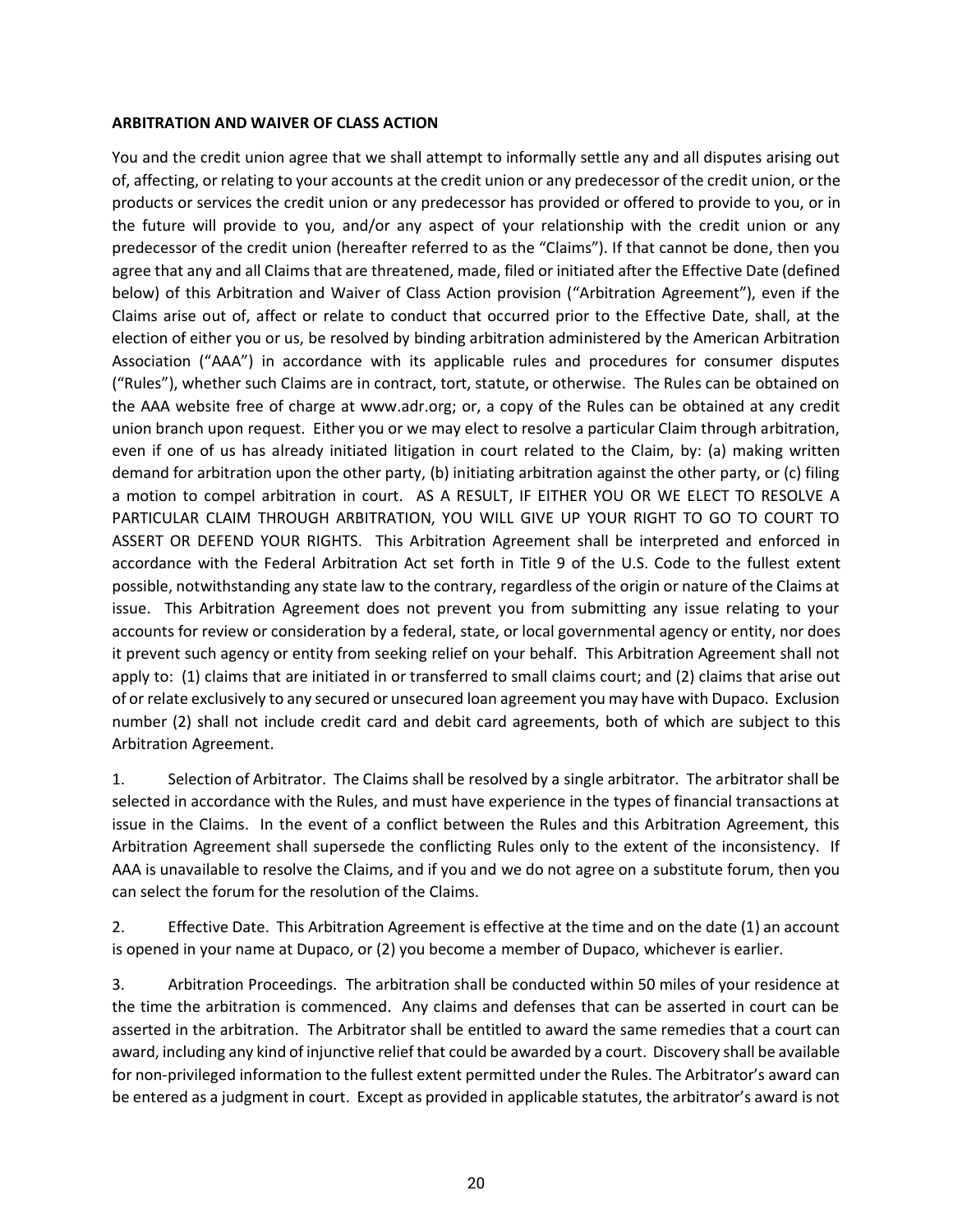subject to review by the court and it cannot be appealed. The credit union shall pay for any filing, administration, and arbitrator fees imposed on you by the AAA or any other applicable arbitration forum. However, you will be responsible for your own attorneys' fees, unless you prevail on your Claim in the arbitration, in which case, we will pay your attorneys' fees. Conversely, if the credit union prevails, then you will not be required to pay its attorneys' fees and costs. Nothing contained in this Arbitration Agreement shall prevent either you or the credit union from applying to any court of competent jurisdiction for provisional prejudgment relief, such as a temporary restraining order, a temporary protective order, an attachment or any other pre-judgment remedies. Nor shall it preclude applicable self-help remedies, such as set-off and repossession.

Any determination as to whether this Arbitration Agreement is valid or enforceable in part or in its entirety will be made solely by the arbitrator, including without limitation any issues relating to whether a Claim is subject to arbitration; provided, however, the enforceability of the Class Action Waiver set forth below shall be determined by the Court.

4. Class Action Waiver. ANY ARBITRATION OF A CLAIM SHALL BE ON AN INDIVIDUAL BASIS. YOU UNDERSTAND AND AGREE THAT YOU ARE WAIVING THE RIGHT TO PARTICIPATE AS A CLASS REPRESENTATIVE OR CLASS MEMBER IN A CLASS ACTION LAWSUIT.

5. Severability. In the event the Class Action Waiver in this Arbitration Agreement is found to be unenforceable for any reason, the remainder of this Arbitration Agreement shall also be unenforceable. If any provision in this Arbitration Agreement, other than the Class Action Waiver, is found to be unenforceable, then the remaining provisions shall remain fully enforceable.